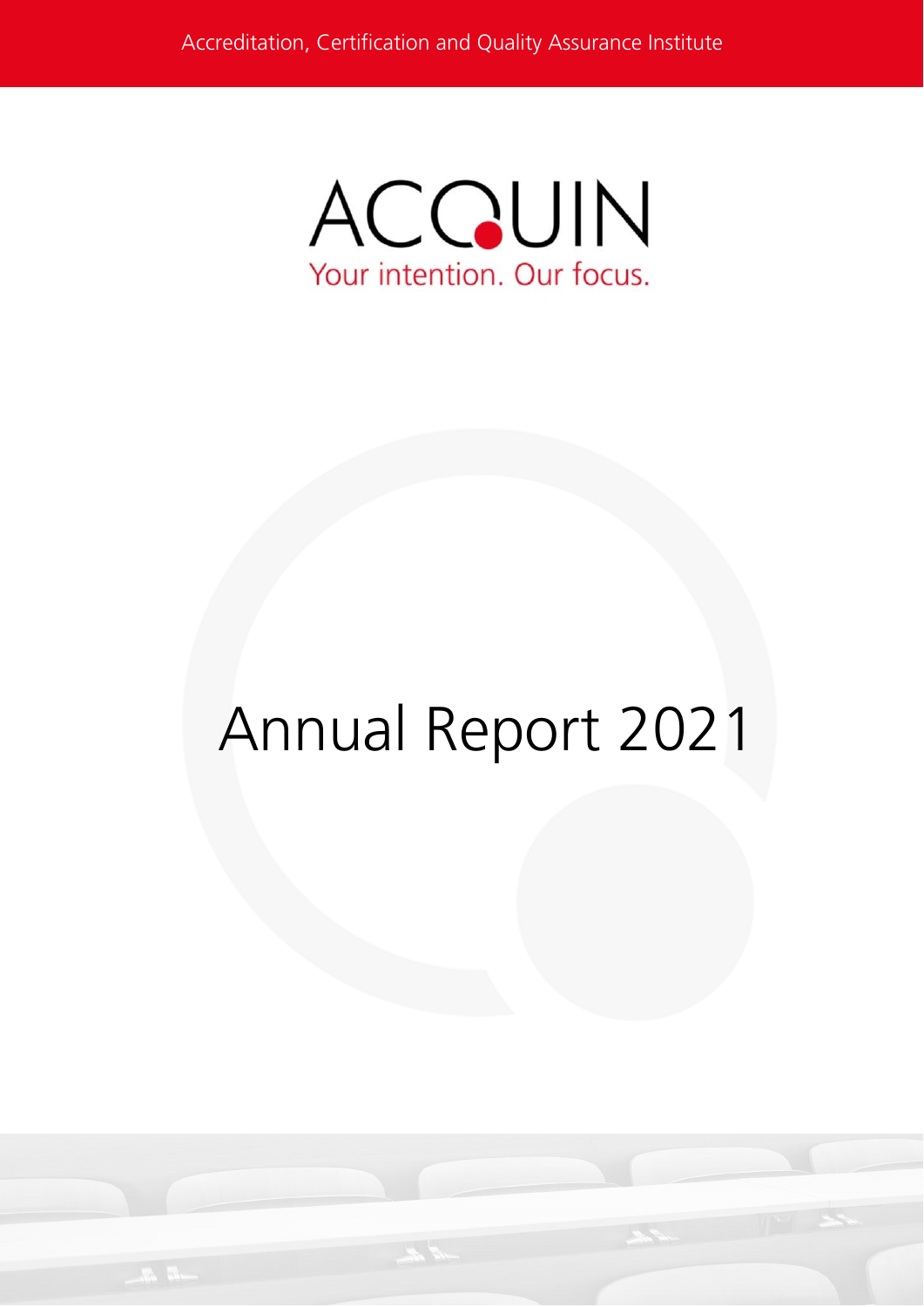



# *2001*

Precisely twenty years ago, at the time of the initial accreditation by the Accreditation Council, the Accreditation, Certification and Quality Assurance Institute ACQUIN was launched with 57 members from four German federal states. By the end

of 2021, its membership was held by 155 higher education institutions as well as professional societies and associations from all over Germany, Switzerland, Liechtenstein, Lebanon, Egypt, and Mongolia.

In 2006, 2011 and 2016, the Accreditation Council approved the reaccreditation of ACQUIN for a period of five years. Since 2018, the agencies have been accredited to operate in Germany on the basis of their registration in the European Quality Assurance Register for Higher Education (EQAR). In the year covered by the report, the European Association for Quality Assurance (ENQA) confirmed the compliance of ACQUIN with the Standards and Guidelines for Quality Assurance in the European Higher Education Area (ESG), whereupon the membership of ACQUIN with ENQA was renewed and the listing with EQAR was extended to 30 June 2026.

In the year under review, 139 decisions were made in programme accreditation procedures (in Germany and abroad, including fulfilment of conditions and resumptions of procedures) under the previous legislation and 240 evaluation results were ascertained under the new legislation; in addition, one institutional accreditation was completed. Upon conclusion of a procedure, the 36th

system accreditation procedure under the previous legislation was completed, and in three procedures under the new legislation, the evaluation results were ascertained.

*2021*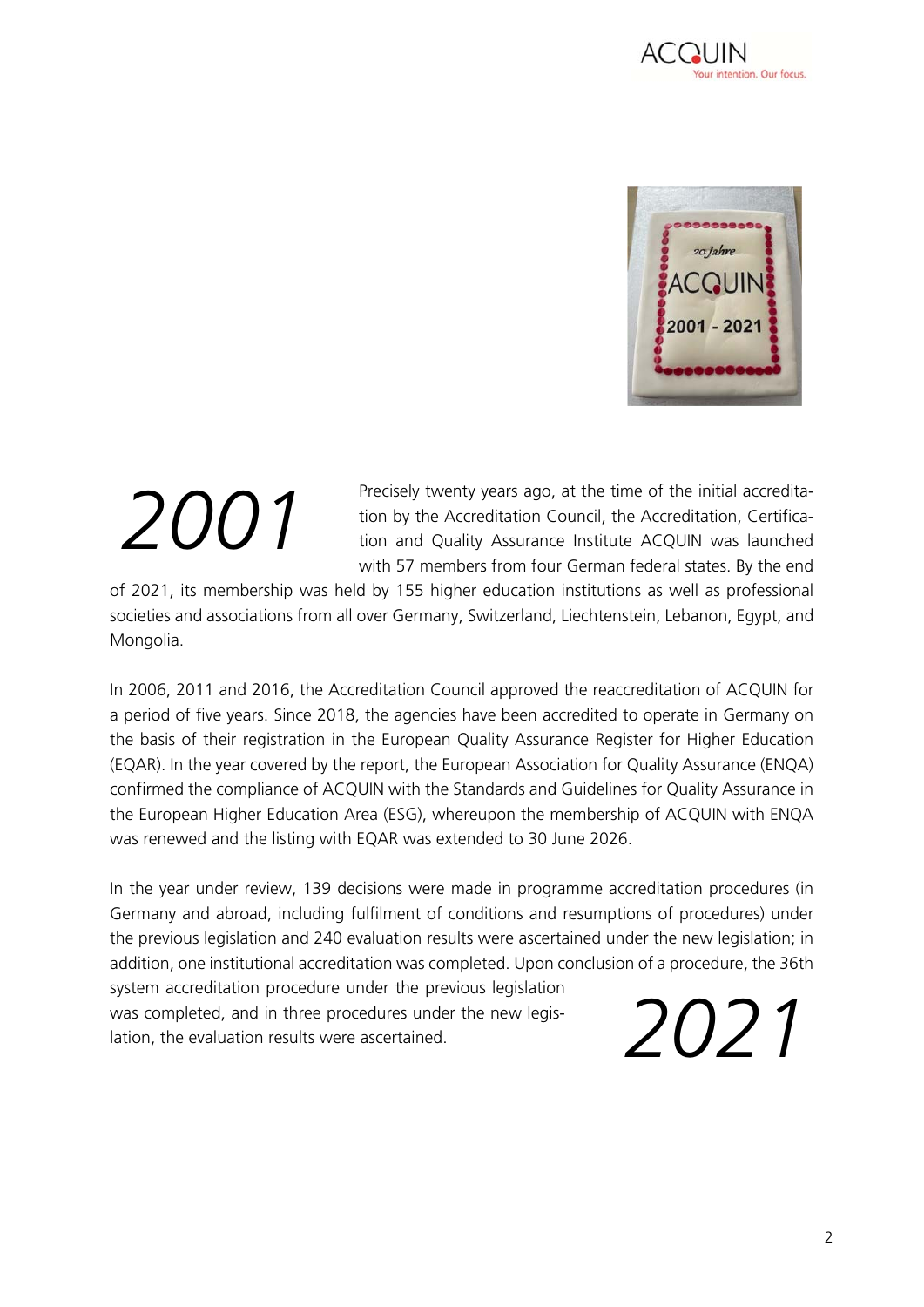

### **TABLE OF CONTENTS**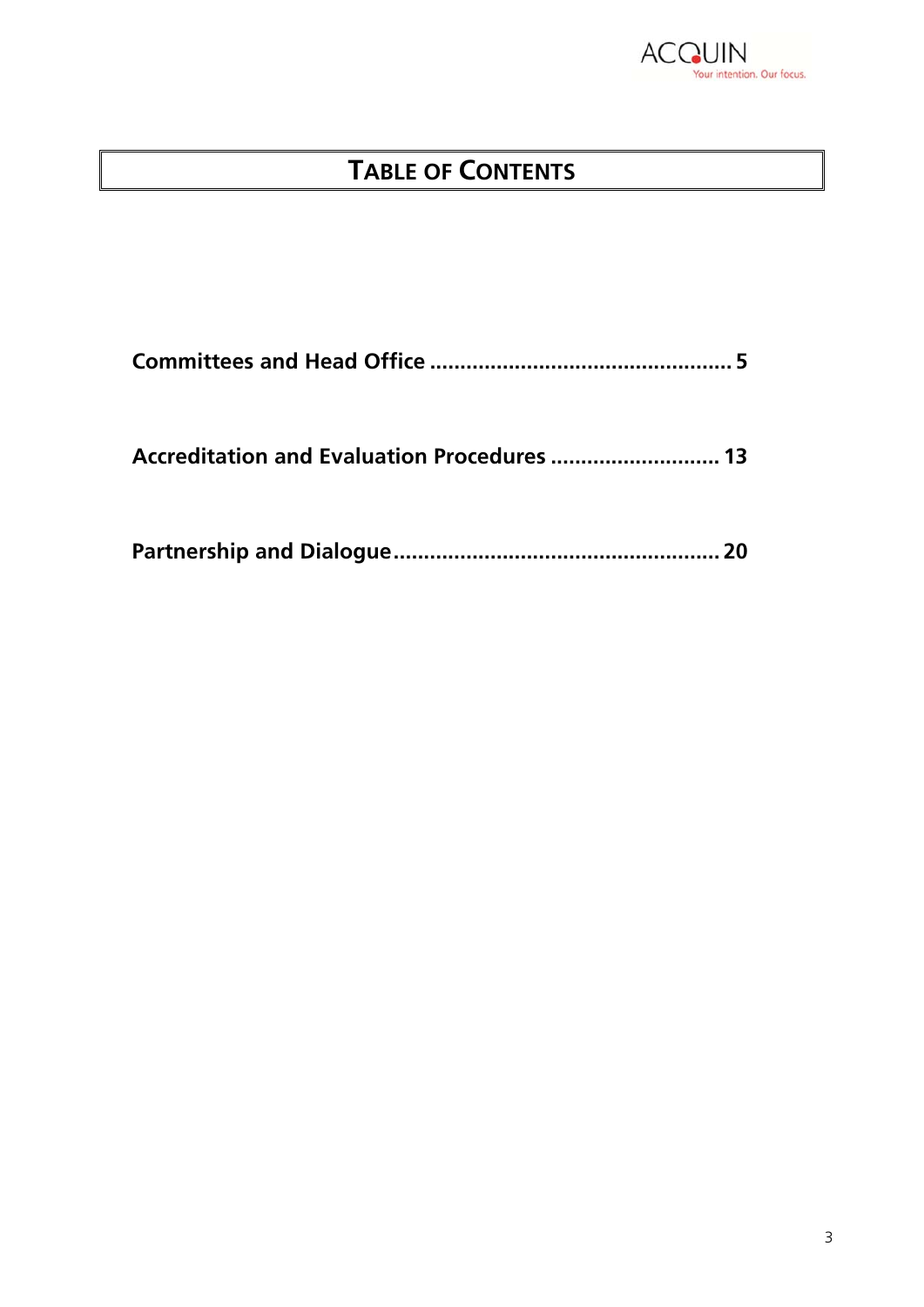

#### **IMPRINT**

Head office of ACQUIN e.V. Brandenburger Str. 2 95448 Bayreuth Editor: Bettina Kutzer

*Issued: 29.04.2022*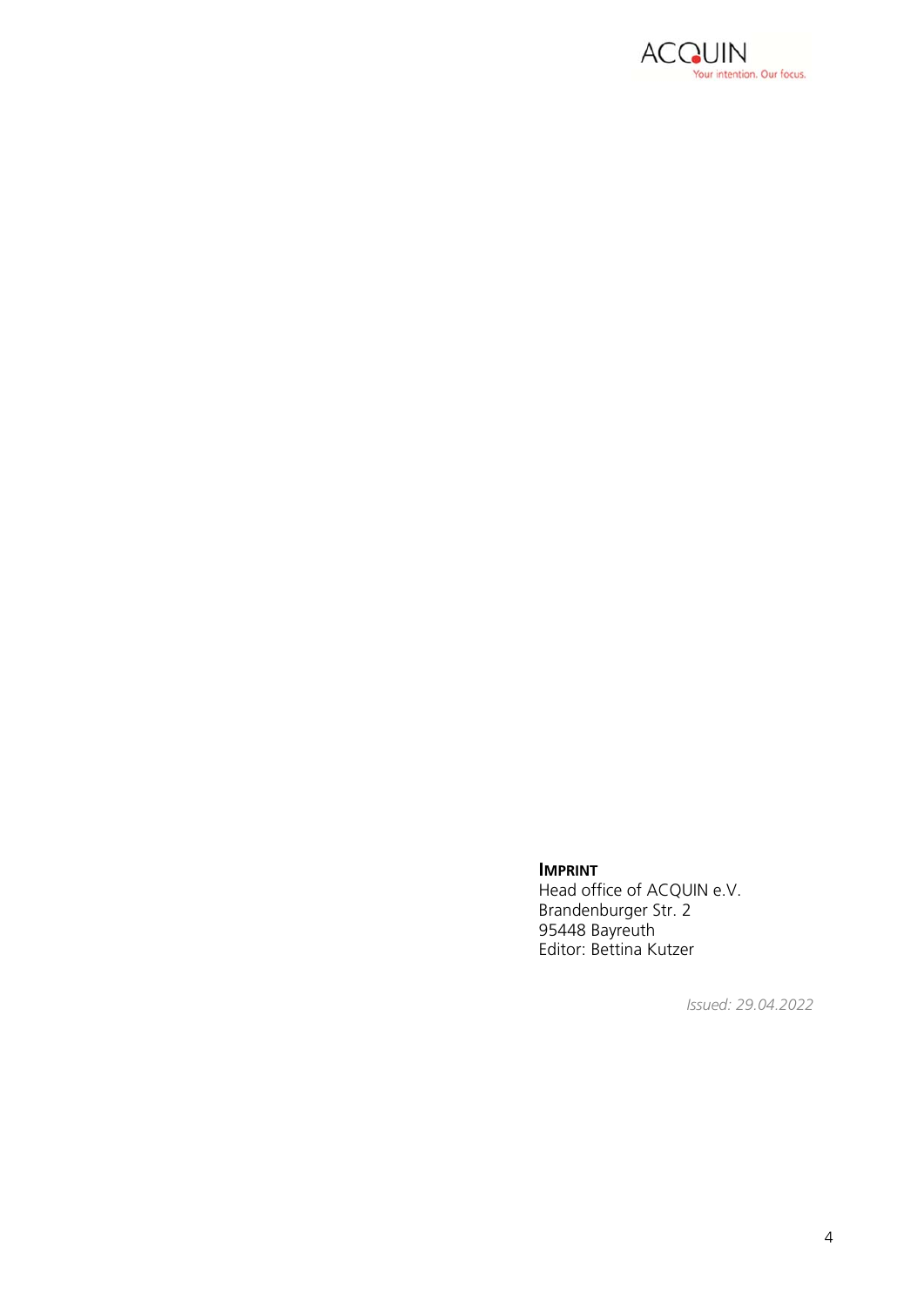

#### **Committees and Head Office**

*The evaluation, certification, and accreditation procedures were carried out jointly by the accreditation commission, the expert groups as well as the ACQUIN head office in a carefully structured process and in the context of clearly defined division of responsibilities.* 

*According to the procedure requirements, the committee structure is made up as follows:* 

- *The effective cooperation of the bodies and committees of ACQUIN is insured by its board and general assembly. Both strategic steering committees of ACQUIN are focused on the application and implementation of the objectives and operational principles of AC-QUIN when using the criteria and procedures for accreditation and certification. Board elections are held every three years. The board was newly elected in 2019.*
- **The accreditation commission** renders a comprehensive contribution to the thorough *and reliable task fulfilment by ACQUIN. It is composed of representatives of universities, colleges of art and music, universities of applied sciences, professional practice, and students. According to its statute, the chairmanship of the accreditation commission is held by a chairperson. The accreditation commission members are appointed for a period of two years. The accreditation commission was newly elected in 2021.*
- *Following the dissolution of the expert committees in 2020 due to the amended framework conditions, ACQUIN set up a network of experts as a sub-committee of the accreditation commission in order to retain the expertise of long-standing expert committee members for the quality assurance of the evaluation procedures.*
- **The appeals commission** has been appointed to ensure an orderly and independent ap*peal procedure to address objections of contractual partners of ACQUIN with respect to accreditation decisions. The appeals commission is made up of five members, with one member per each group of universities, colleges of art and music, universities of applied sciences, professional practice, and students. The term of office shall be three years. The appeals commission was newly elected in 2020.*
- *In 2021, on behalf of ACQUIN just under 800 experts university faculty members, students, and representatives of professional practice — evaluated study programmes, advanced training programmes, and internal quality assurance systems at higher education institutions taking into account the criteria of the regulations on accreditation in specific German federal states and the Standards and Guidelines for Quality Assurance in the European Higher Education Area (ESG) as well as the relevant country-specific legal requirements.*
- *In order to meet the requirements of the evaluation and accreditation procedures and to provide the appropriate degree of publicity, the head office of ACQUIN is always sufficiently staffed. From December 2017 onwards, the operations have been carried out under a dual leadership in the spirit of a collegial management.*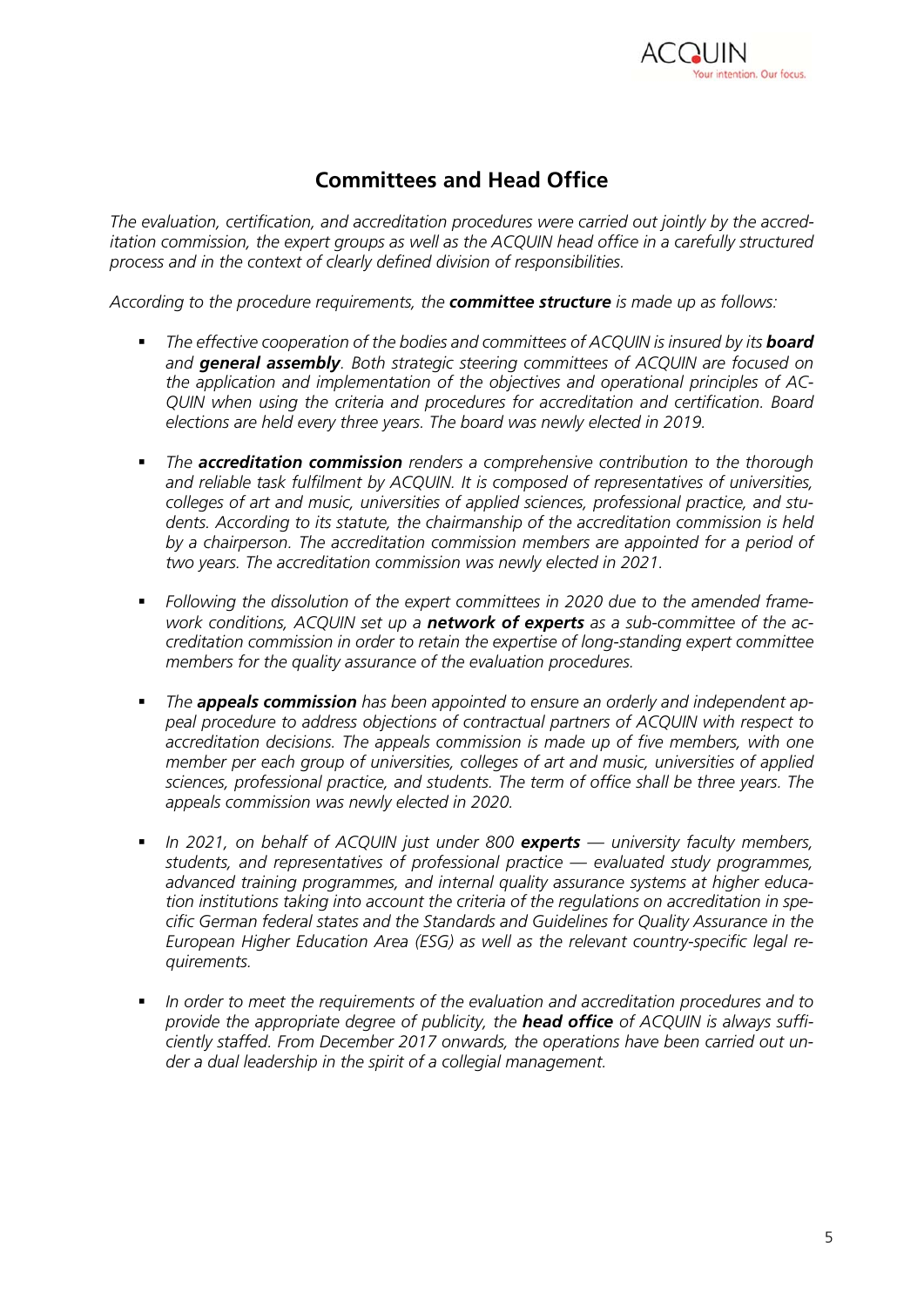#### **THE BOARD**

In addition to the general assembly of AC-QUIN, the board is a major strategic steering committee of the agency. The board bears the economic responsibility and thus has a particular interest in the efficiency and effectiveness of the ACQUIN operations. The board plays a crucial part in keeping track of the developments and results of the work of the agency necessary for making essential decisions on the further development of the performance capability of ACQUIN.

The board convened several times in 2021 to decide on membership applications, make personnel decisions and discuss matters of fundamental relevance to ACQUIN. The effects on the structures and processes of AC-QUIN associated with the reorganisation of the accreditation system also remained on the agenda.

A successor to Marion Moser, who resigned from ACQUIN on 1 November 2021, Dr. Alexander Rudolph, a long-standing project manager, was appointed Managing Director. In April 2021, the board held a strategy meeting at which the draft ENQA evaluation report for the renewed registration of AC-QUIN with EQAR (and thus authorisation to operate as an accreditation agency in Germany) was discussed in particular. Topics for thematic analyses were discussed as well as possibilities for differentiating the product portfolio of ACQUIN.

In the year under review, the board also held an online meeting with all ACQUIN employees and met with the members of the works council to exchange views, particularly on the topics of workload and distribution of tasks.

#### **Meetings of the Board:**

15 January 2021, Bayreuth

- 29 April 2021 (online meeting)
- 15 July 2021 (online meeting)
- 13 December 2021 (online meeting)

#### **Strategy meeting:**

30 April 2021, Bayreuth

#### **Meeting with the employees:**

13 July 2021 (online meeting)

#### **Meeting with the works council:**

4 August 2021 (online meeting)

#### **GENERAL ASSEMBLY**

On 20 May 2021, the general assembly was held in a virtual format for the second time in a row due to the pandemic-related travel and contact restrictions. The meeting of the members for the election of the new accreditation commission was held separately as the election meeting was to be convened in person.

Professor Dr. Sebastian Kempgen, Chairman of the board of ACQUIN, gave the opening address at the general assembly in May. After clarifications on the format of the meeting

professor Dr. Evelyn Korn, Vice-President of Teaching and Learning at the University of Marburg, presented the Innovation in University Teaching project as a guest speaker and explained the main tasks (project funding, exchange/networking and knowledge transfer) of the eponymous foundation in the state of Hesse. In the discussion that followed, matters of digital teaching, the increasing intra-university networking of various departments and possible points of contact to accreditation were tackled.

Subsequently, the Managing Director of AC-QUIN, Marion Moser, presented the continuation of the thematic analysis with regard to discretionary powers in the Specimen decree with an evaluation of the accreditation recommendations of expert groups and the subsequent decisions of the Accreditation Council. Observations could be made that the points of criticism of the Accreditation Council in the cases in which additional conditions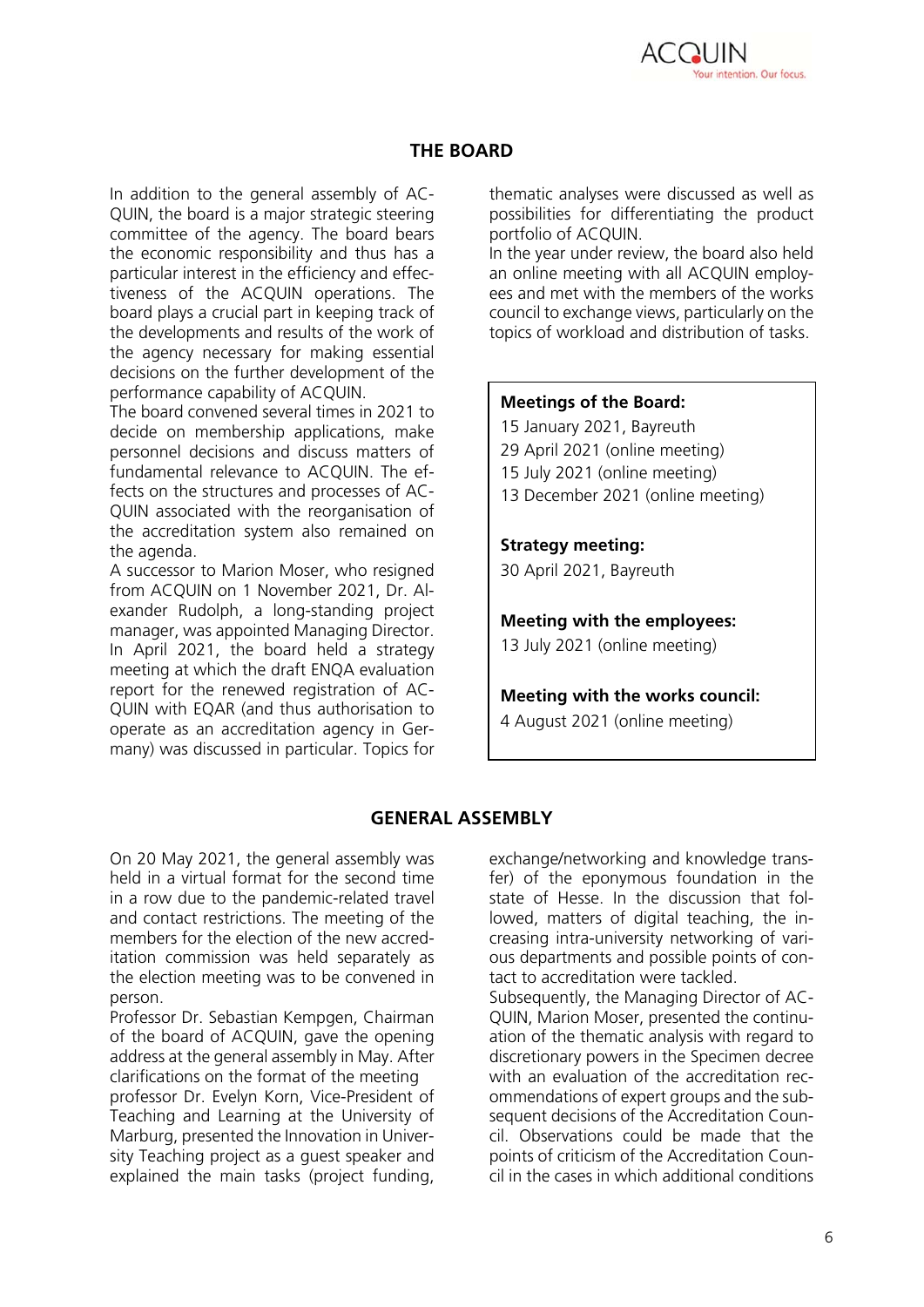

had been decided were focused on four formal and six subject-specific thematic groups. In this context, the statement procedure of the Accreditation Council was also discussed in the case of a decision deviating from the decision recommendation of the expert group.

Following these two presentations and discussions, the board and management informed the members of the current status of the third-party funded ACQUIN projects. The agency was involved in eight ERASMUS+ projects in the reporting year and expanded its own perspectives by participating in the implementation and quality assurance of these international projects.

This was followed by the establishment of a quorum, the discussion on the annual report 2020 and the auditor's report. The financial report drawn up for 2020 was adopted. The general assembly also voted to discharge the board and to adopt the economic plan for 2021.

The election assembly took place on 22 October 2021 in Bayreuth. Following the new election of the accreditation commission (*see attachments for composition*), two workshops on programme and system accreditation were held.

#### **MEMBERSHIP BASE**

 In 2021, ACQUIN was once again able to gain new members. In the corresponding period, the resignations of five member universities took effect and there was one expulsion due to non-payment of membership fees, so that the total number of members subsided slightly once again: as of 31 December 2021, ACQUIN consisted of 155 members — in the vast majority higher education institutions (in balanced proportions universities, universities of applied sciences, and colleges of art and music), scientific societies, and science-related professional associations.

The highest number of members amounted to 172 and was attained in 2014.

In the year under review, the geographical reach of the membership extends across all German federal states, Switzerland, Liechtenstein, Lebanon, Egypt, and Mongolia.

#### **In 2021, the board approved the following higher education institutions as new members of ACQUIN:**

Dresden International University German International University Berlin Landshut University of Applied Sciences FHD University of Applied Sciences Dresden – Private Fachhochschule GmbH Offenbach University of Art and Design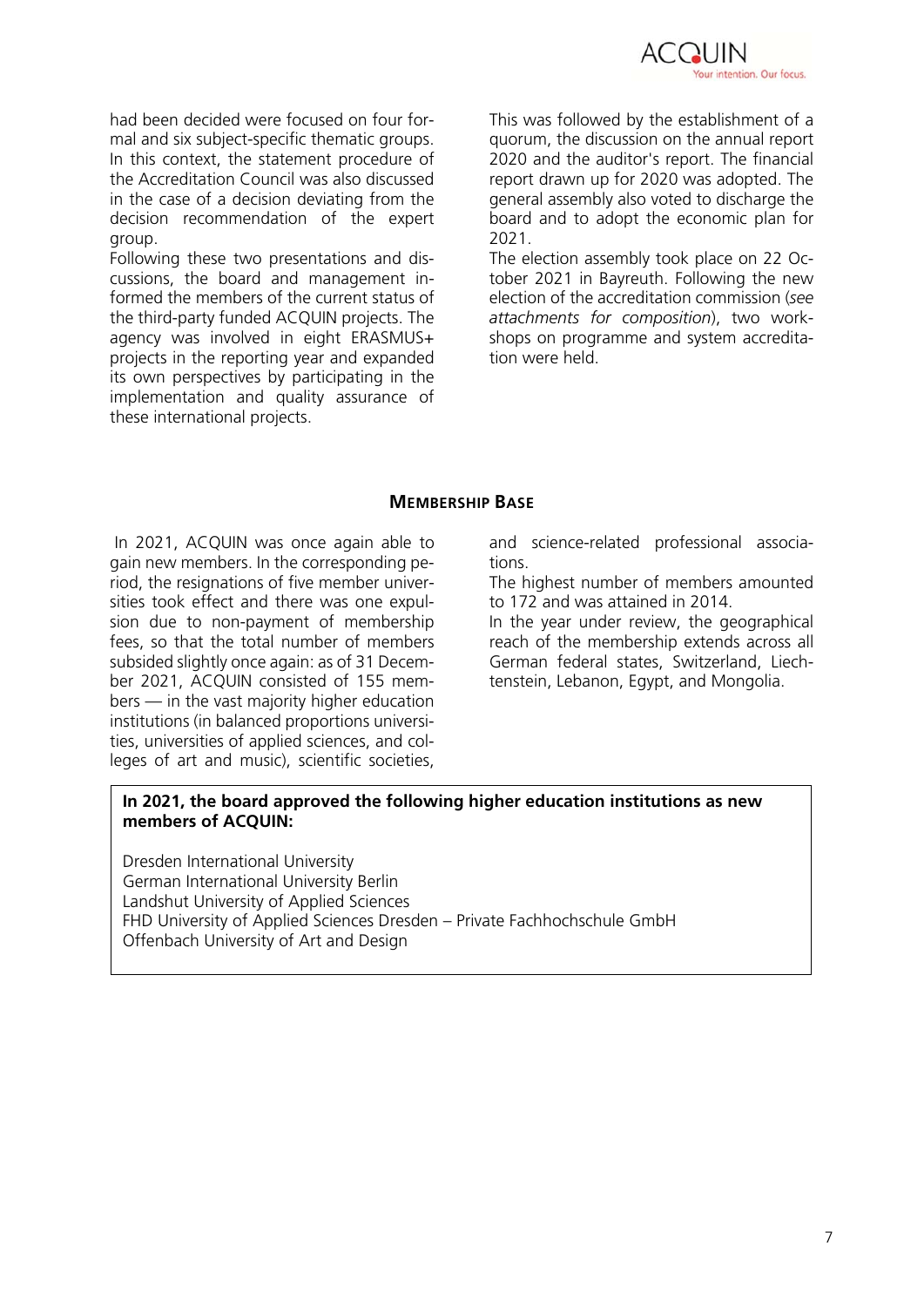

#### **COMPLAINTS AND APPEALS COMMISSION**

The complaints and appeals commission has been appointed to ensure an orderly and independent appeal procedure. The appeals commission is made up of five members, with one member per each group of universities of applied sciences, universities, colleges of art and music, professional practice, and students. The term of office shall be three years.

The appeal procedure covers the rules of the procedure, substantive and legal matters and - in procedures outside the scope of the Specimen decree - accreditation or certification decisions.

The procedure provides that complaints or objections from higher education institutions are initially submitted to the accreditation commission and then, if the appeal is not rectified, they are forwarded to the appeals commission for a revision and statement issuance. Recommendations of the appeals commission are to be considered by the accreditation commission.

In the case of appeals against the nomination of experts, a decision is made directly by the accreditation commission.

In the year under review, no complaints were submitted to the appeals commission.

#### **ACCREDITATION COMMISSION**

The accreditation commission is the central decision-making body in the evaluation, certification, and accreditation procedures. It has a number of key tasks related to the overall coordination of the procedure: it determines the procedural principles and guidelines, discusses and reaches decisions on the evaluation results, and makes accreditation decisions based on them (in proceedings outside the scope of the Specimen decree). In addition, it appointed members of the expert committees — up until their dissolution in 2020. Since their abolition, the accreditation commission has been responsible for appointing expert groups.

In accreditation procedures that take place outside the scope of the Accreditation Council, the accreditation commission decisions for accreditation of an individual study programme (programme accreditation) or internal quality assurance systems of higher education institutions in the area of teaching and learning (system accreditation) are based on the expert report and the statement of the concerned higher education institution on the expert report. The procedures of certification and institutional accreditation are carried out along the same lines.

In procedures under the new legislation, the accreditation commission determines the recommendations of the expert groups and also takes into account the statements of the higher education institutions.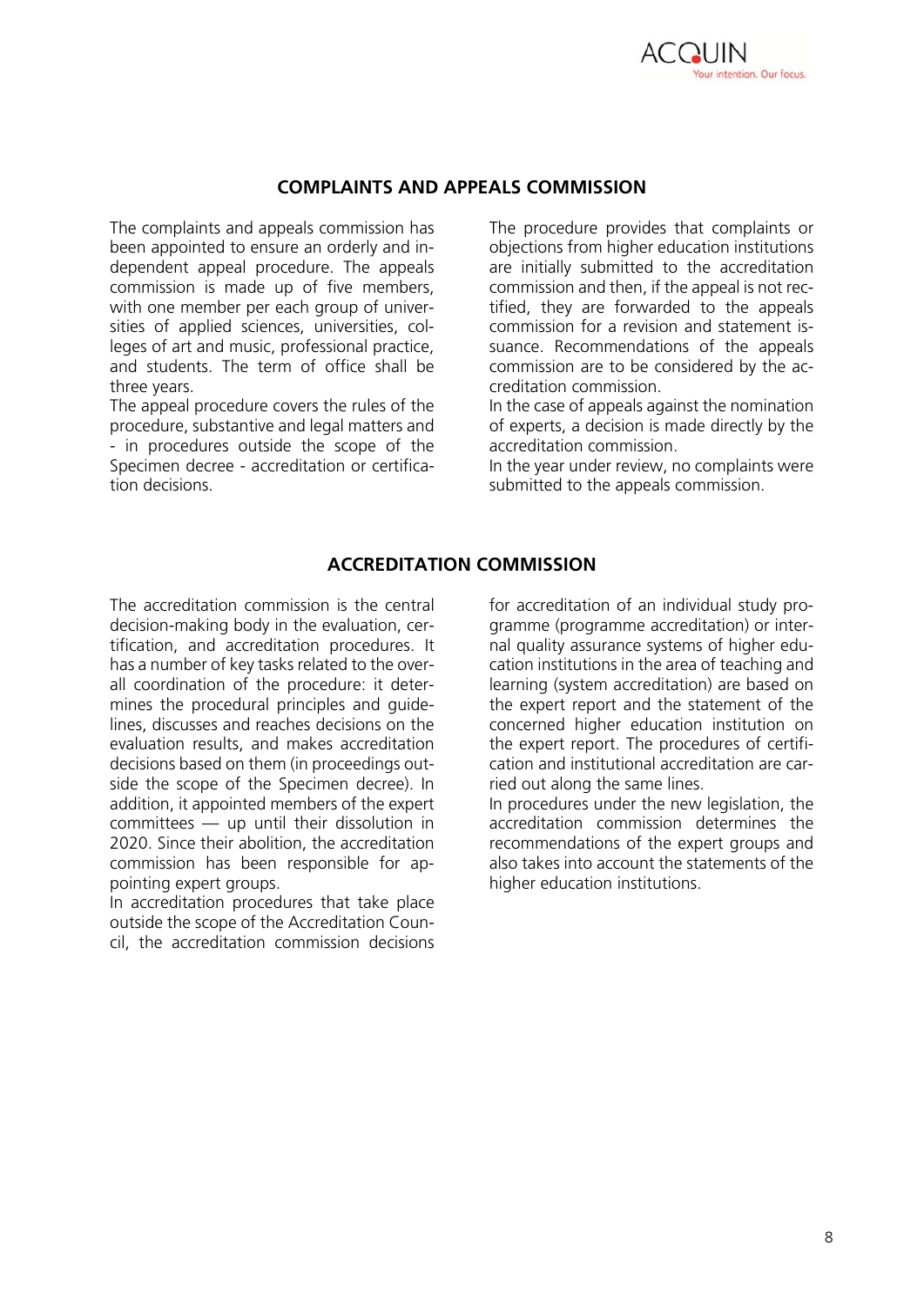

#### **MEETINGS OF THE ACCREDITATION COMMISSION IN 2021**

In 2021, the accreditation commission held meetings four times — in March, July, September, and December — in order to come to an agreement regarding the evaluation criteria and procedural principles, to make accreditation decisions, and to deal with the appointment of expert groups. Each of these meetings was once again held virtually due to travel and contact restrictions over the course of the reporting period.

The decision to transform the expert commit-

#### **Meetings of the Accreditation Commission**

AK 80 on 16 March 2021 (online meeting) AK 81 on 28 June 2021 (online meeting) AK 82 on 27 September 2021 (online meeting) AK 83 on 6 December 2021 (online meeting)

#### **Expert network meeting:**

25 October 2022, Bayreuth

tees into a network of experts was enacted in the year under review. In October 2022, 32 former expert committee members met in Bayreuth and constituted themselves as a sub-committee of the Accreditation Commission. In the case of content-related questions that arise during an evaluation process, the project managers of the head office can now contact individual members of the network on a case-related basis. Case-related support for special expert appointments or expert participation in procedures is also envisaged. This way, the long-standing expertise of the expert committees can further be used for the quality assurance of the evaluation procedures.

At the December meeting, the newly elected commission constituted itself, unfortunately it was held also in the form of a virtual meeting. The newly elected members of the Accreditation Commission were briefed on the operation of ACQUIN in more detail at a preparatory meeting conducted a day ahead of the meeting.

In the reporting year, the members of the Accreditation Commission engaged once more with the decisions and specifications of the Accreditation Council on the new accreditation system and with process adjustments at their meetings. With regard to accreditation procedures within Germany, the Accreditation Commission sees itself as an interdisciplinary quality assurance body in which the structural possibility of a subject-specific opinion for complex procedures has been retained, especially for procedures with a disagreement between the expert group and the higher education institution. Discrepancies between the expert decisions recommendation and the decisions of the Accreditation Council in the individual procedures were analysed with the aim of being able to draw conclusions for the interpretation of the accreditation ordinances. Procedures in which the Accreditation Council had assessed expert reports as 'not ready for decision' and had returned them to the higher education institutions with the request for clarification were also discussed in detail.

For procedures which are carried out outside the scope of the German Accreditation Council, the Accreditation Commission continues to function as the decision-making body.

In addition, the feedback of the expert group from the ENQA Peer Review was discussed, which among other things dealt with a more international composition of the committees and the necessity of preparing thematic analyses, but also with the future financial planning of the board.

The Specimen decree adopted by the Standing Conference of the Ministers of Education and Cultural Affairs of the Länder in the Federal Republic of Germany on 17 December 2017 provides for an evaluation of the Specimen decree three years after its entry into force in order to review its application and impact. Within the framework of a survey of states launched by the Standing Conference of the Ministers, a working group of the German Rectors' Conference compiles a paper that was discussed in draft form within the accreditation commission.

In the year under review, the accreditation commission made 139 decisions in programme accreditation procedures (in Germany and abroad, including fulfilment of conditions and resumptions) according to the previous law and established 240 assessment results according to the new law. One system accreditation procedure under the previous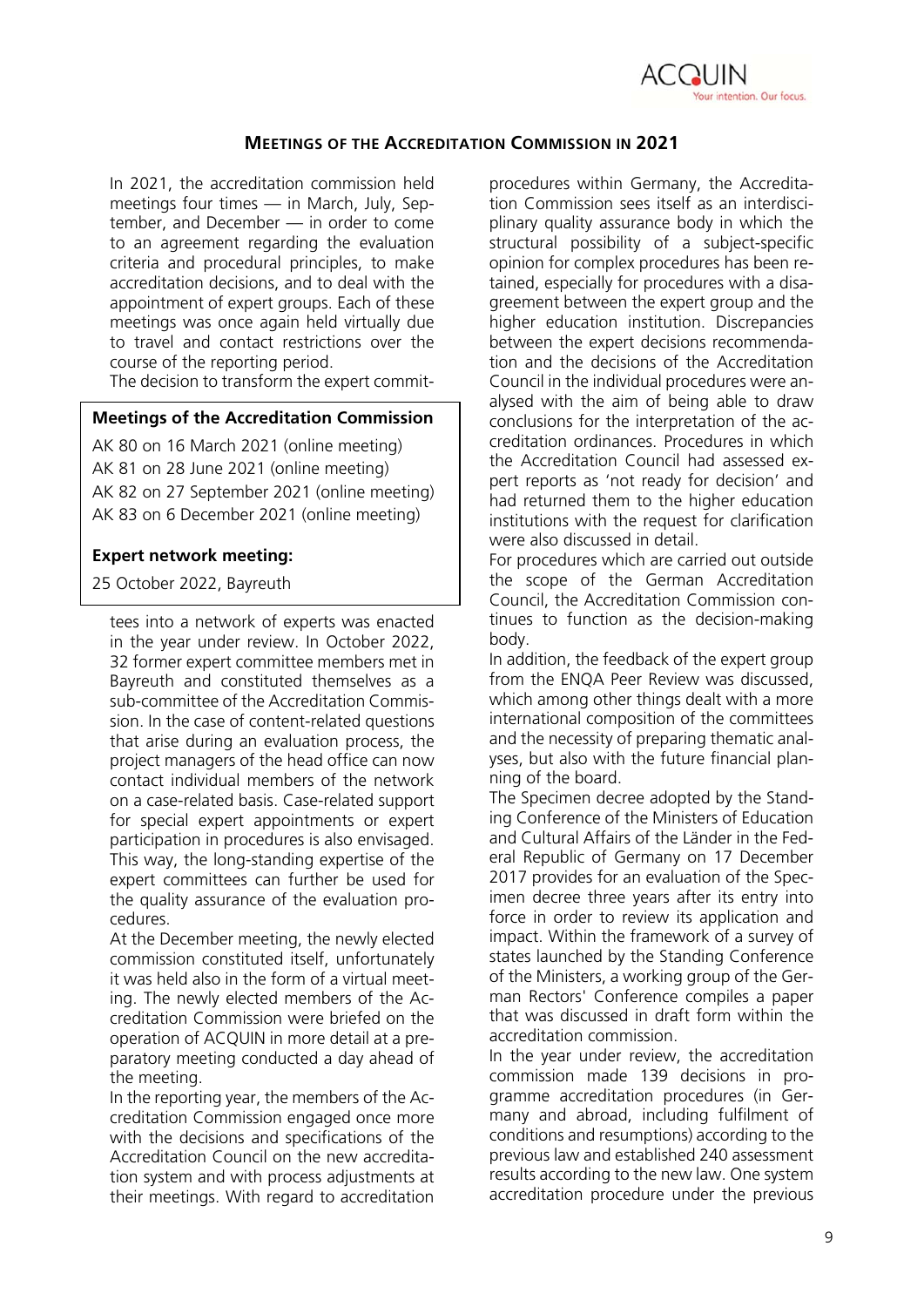

law was completed, and the assessment results were determined in three procedures according to the new law. A decision was made in one institutional accreditation procedure. ACQUIN is involved as a partner in a total of nine projects of the EU's programme

to support education, training, youth and sport (Erasmus+). (*See below Accreditation and Evaluation Procedures: Accreditation Summary, Accreditation and Evaluation Procedures in the International Domain*).

#### **EXPERT GROUPS**

In 2021, the accreditation commission appointed 794 experts for a total of 149 evaluations in accreditation and certification procedures. One third of the members of the expert groups were female, seven percent came from abroad.

For procedures carried out according to the new accreditation system, the experts are appointed in accordance with the documents developed and adopted by the German Rectors' Conference, and namely the Binding

Guidelines for the Appointment of University Teachers for Expert Groups according to Art. 3 Para. 3 Interstate Study Accreditation Treaty and the Guidelines on the Appointment of Experts and the Composition of Expert Groups for Accreditation Procedures dated 24 April 2018.

The composition of each expert groups takes into account academic requirements, students' interests, and requirements of professional practice, so that in addition to academia, professional practice and students are also represented in the expert groups.

For the evaluation of an individual study programme, an expert group size of four members has proven to be effective, two of them are professorial representatives, one representative from professional practice, and one student working jointly. In bundled procedures, the number of experts is increased according to requirements. In many cases, the expert groups include international experts. The groups are composed of both experts who have already participated in the procedures of ACQUIN and new experts who have no previous experience in accreditation procedures.

The preparation of the experts involves several stages. It includes initial information on the accreditation procedure, its dates and content as well as the role, self-perception and tasks of the expert group in the accreditation procedure. Subsequently, the self-documentation and other relevant documents are made available in order to get the expert group acquainted with the evaluation criteria and rules of the procedure. If necessary, experts can consult with a respective project manager from the head office. The expert groups are provided with a handout containing detailed information on their roles and responsibilities throughout the procedure.

A preliminary meeting of the experts is always held before the on-site visit. It is intended to elucidate the course of proceedings, to exchange views on the self-documentation, and to compile a list of potential questions as well as in general to prepare for the discussions with the higher education institution members. In addition, a reiterated consensus is reached on the role and the selfperception of the experts.

To ensure the independence and impartiality of the expert groups, the persons involved in the respective accreditation procedures are requested to sign a declaration of impartiality. Since 2018, this document also contains information on data protection in accordance with the General Data Protection Regulation.

The online format for evaluations, which has been necessary since the end of March 2020, was further developed by ACQUIN staff in the reporting year. In isolated cases, on-site visits took place in the summer of 2021 at the special request of individual higher education institutions, as long as the pandemic situation allowed. In the vast majority of cases, however, virtual meetings were held.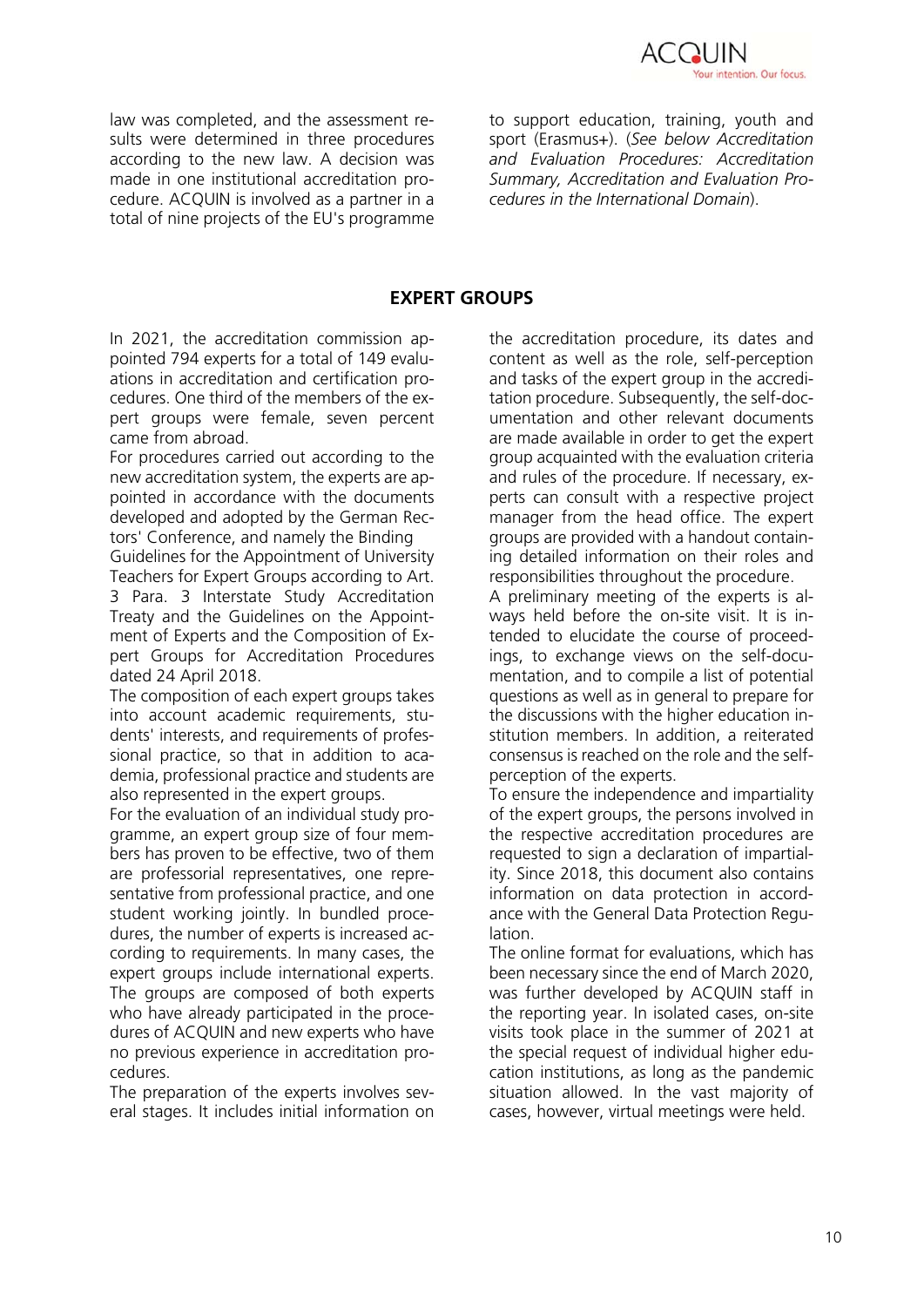#### **HEAD OFFICE**

The project managers of the head office are responsible for the implementation and organisation of the procedures; they also provide a support system for committees, public relations and internal quality assurance. In addition, their scope of responsibilities includes participation in national and international conferences and meetings of scientific associations, maintenance of contacts with higher education institutions in Germany and abroad, and initiation of new co-operation projects.

In the year under review, a new business distribution plan was drawn up with different organisational areas, subject allocations, and thematic areas. The areas of programme accreditation and certification (national), system accreditation, international affairs (programme accreditation, institutional accreditation, and certification), EU projects as well as quality management were each assigned a project manager as head of a designated department. Decisions are centralised at the management level. The organisational areas also include finance & controlling, IT, process management and secretariat. In addition, personnel assignments were made for specialised disciplines and cross-sectional subject areas. The efficiency of the work within the structures of ACQUIN is improved through the preparation of area-specific information in small teams and the dissemination of this information to colleagues.

In the reporting year, just as in the previous year, the reaccreditation of ACQUIN played a central role. In February 2021, the four-day peer review by the expert group of the European *Association for Quality Assurance* (ENQA) took place (in an online format). Successfully passing the ENQA review is a prerequisite for renewing the listing in the European Register of Quality Assurance Agencies (EQAR) and thus also the basis for obtaining authorisation to carry out accreditation procedures under the new law in Germany. Compliance with the *Standards and Guidelines for Quality Assurance in the European Higher Education Area* (ESG) was confirmed, whereupon the membership of ACQUIN with ENQA was renewed and the listing with EQAR was extended to 30 June 2026.

In the year under review, the management and the project managers were supported by two employees in the areas of secretariat, finances and controlling, a process manager, a project manager for EU projects as well as student assistants. The staff of the office comprised 18 employees (as of 31 December 2021), three of whom are employed part-time.

Following the resignation of the Managing Director Marion Moser on 1 November 2021, Dr Alexander Rudolph was appointed as her successor.

Dr. Julien Bérard and Professor Dr. Cornelia Wilhelm were recruited as new project managers.

#### **WORKS COUNCIL**

In the year under review, the works council organised two staff meetings and conducted a staff survey.

In addition, it exchanged views with the board at its invitation on the work processes in the office and, in cooperation with the management, drew up a draft for a works agreement for the recording of working hours and mobile working. Due to changes in the staff structure, it was decided to hold new elections for the works council, which was elected in April 2021. This is to be carried out in the third quarter of 2022 so that all newly recruited employees of ACQUIN with active and passive voting rights can participate.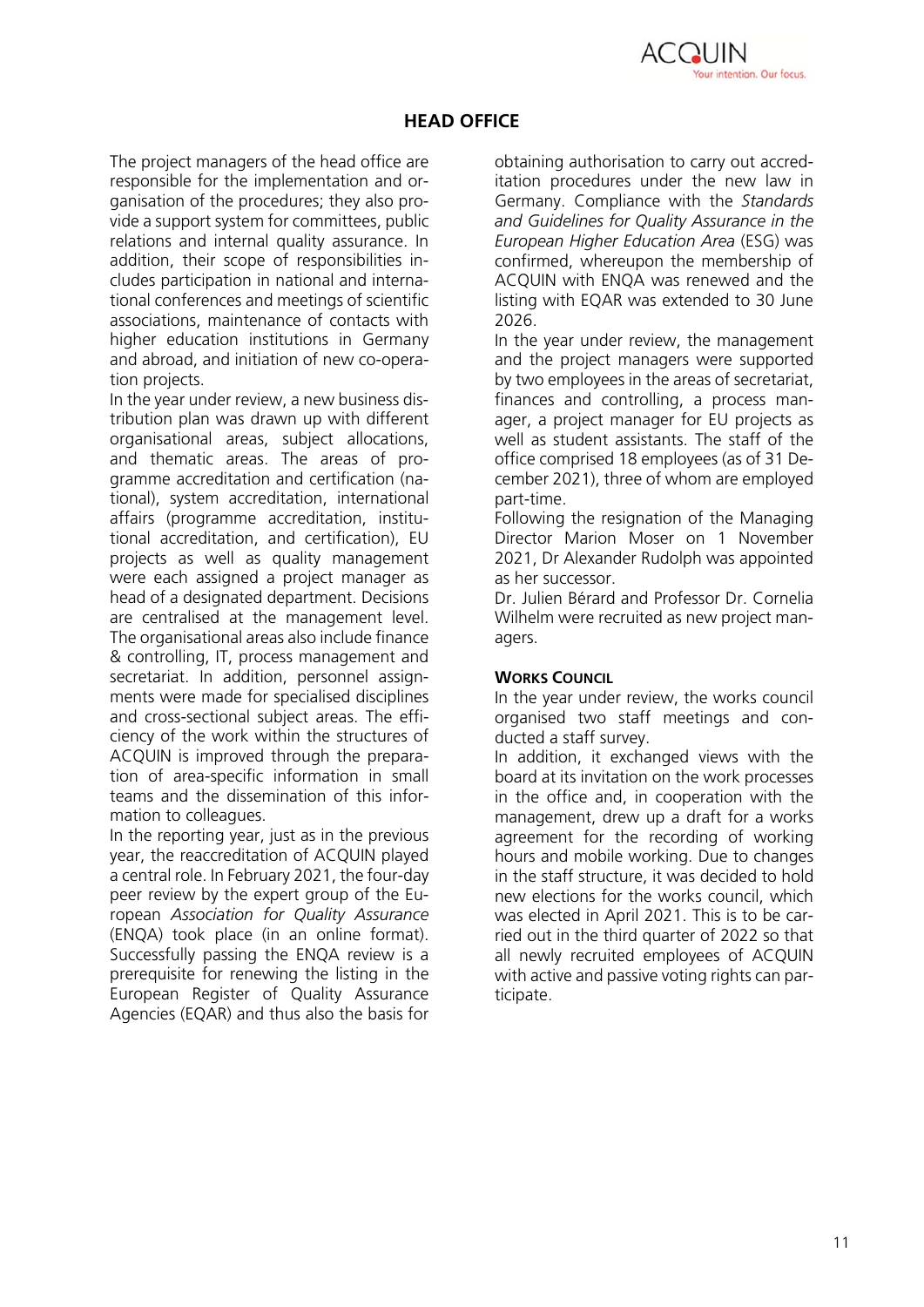

#### **ACQUINUS GMBH**

In 2021, ACQUINUS GmbH continued pursuing the goal of opening up new business fields in the area of consulting and services for higher education institutions and university-related institutions through careful selection of reference projects.

ACQUINUS GmbH evaluates, advises, and coaches institutions in the higher education sector comprehensively on all topics of science and science management of study, teaching, research, administration, and the Third Mission. After Dr. Alexander Rudolph took over the management of ACQUIN, he was succeeded by Clemens Bockmann, who had been a consultant for many years, as Managing Director of ACQUINUS.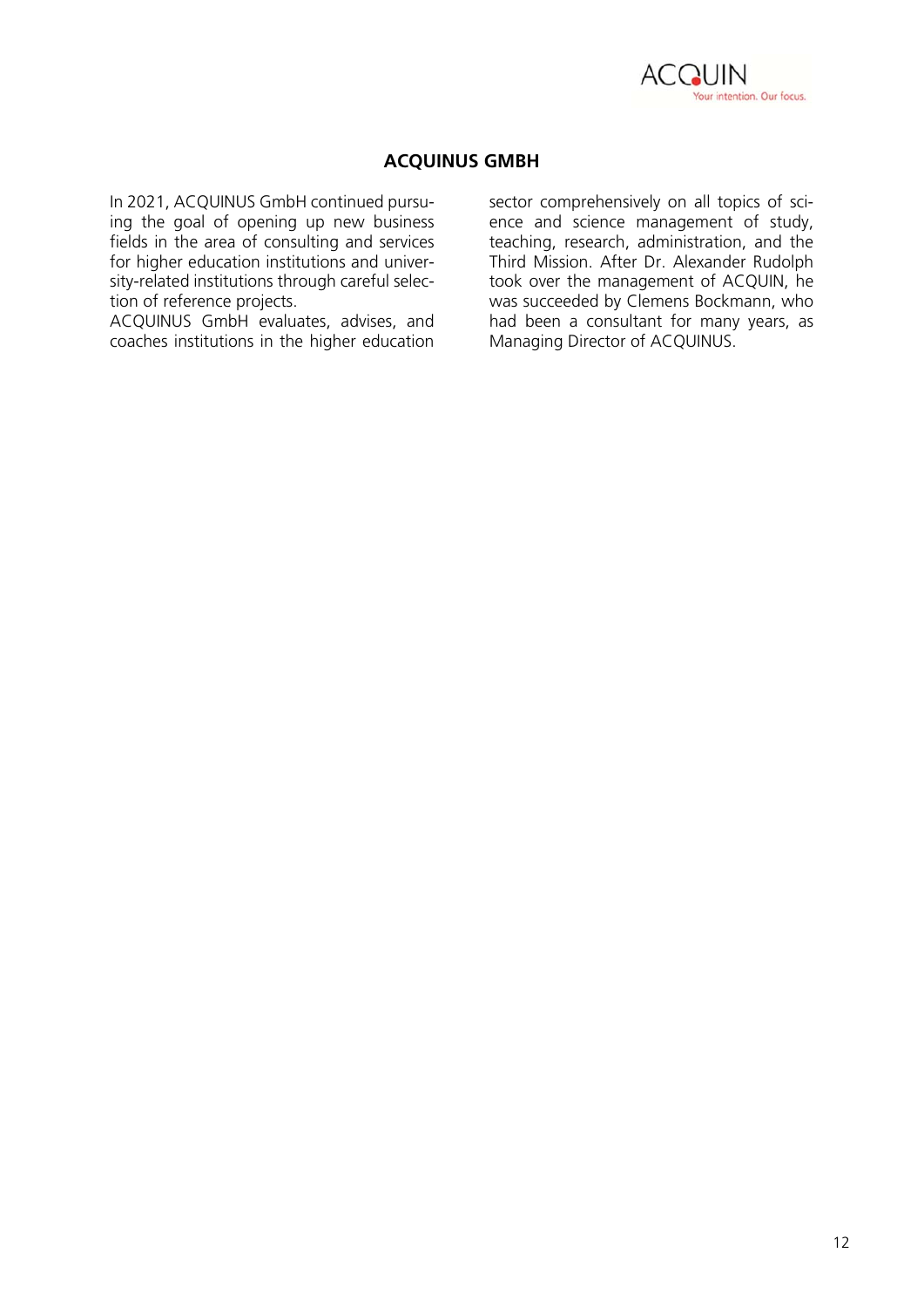#### **ACCREDITATION AND EVALUATION PROCEDURES**

*Since the foundation of ACQUIN, programme accreditation has been one of the main tasks of the agency. A high-quality implementation is ensured in each procedure. With regard to accreditation procedures in Germany, in 2021 ACQUIN remains to be one of the four agencies with the most accreditation decisions per year, the market share stands at approximately 27 per cent.* 

The German accreditation system has been further developed with the process of **system accred***itation: from programme accreditation to evaluation of the internal quality assurance system of a higher education institution. ACQUIN announced its first nationwide completion of a system accreditation procedure at a German university in 2011, and now its market share for completed procedures under the previous law is 33 per cent, and it is currently 20 per cent for procedures under the new law.* 

*In addition to the accreditation of study programmes and quality management systems in the field of teaching and learning, ACQUIN ensures achievement of a similar programme quality in academic advanced training that does not lead to a degree by carrying out certification procedures.* 

*Another procedure type carried out abroad is institutional accreditation and evaluation procedures. The focus of such procedure is the organisation and functioning of an entire higher education institution and it involves evaluation of the areas of teaching and learning, research and internal self-government. In this context, an institutional accreditation procedure was completed in Switzerland in 2021.*

- **The decision-making framework** was again very differentiated in 2021, with no condi*tions being imposed or recommended for the third time in a row in a majority of the decisions in the programme accreditation procedures.*
- *In compliance with the internationalisation principles of ACQUIN, the agency collaborated with foreign partner institutions in procedures at higher education institutions abroad in 2021 as well.*
- **The project managers of ACQUIN were responsible for the <b>***support of higher education institutions, they were in charge of providing comprehensive information to the programme and system managers on preparation, implementation and follow-up procedures as well as on the committee work associated therewith prior to signing agreements.*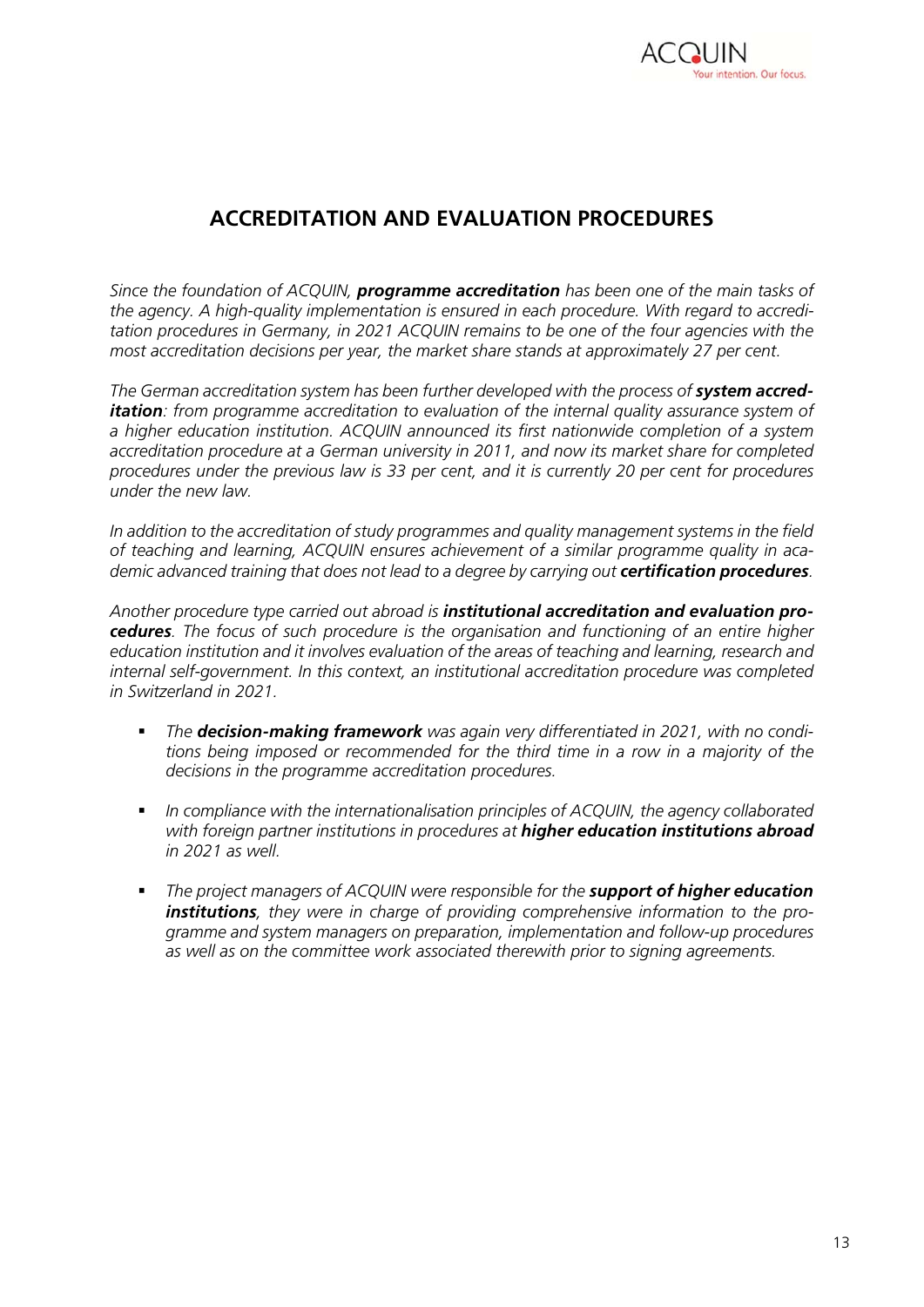

#### **ACCREDITATION SUMMARY OF 2021**

In the year under review, ACQUIN made 139 programme accreditation decisions (in Germany and abroad) under the previous law, including the fulfilment of conditions and resumptions, as well as 240 evaluation results in programme accreditation procedures according to the new law.

With reference to the programme accreditation according to the new law, it can be noted that the proportion of conditions imposed in the proposed decisions has again decreased on the whole. This is also related to the fact that the procedures in some cases included a deficiency rectification loop with the consequence that an accreditation without conditions could be recommended. Overall, accreditation with conditions was proposed in about 17 per cent of the cases. Both in the case of accreditation with conditions and refusal of accreditation (under the previous law), it is possible to suspend the accreditation procedure for a maximum period of 18 months if requested, so that the higher education institution can make improvements and prepare for a resumption of the procedure. In the course of 2021, no higher education institution applied for a suspension of the procedure, nor was one resumed in the reporting period.

Higher education institutions are obliged to notify major changes in accredited study programmes. In all study programmes accredited under the previous law, the agency that issued the accreditation is responsible in this regard. The agency checks whether the changes made or planned reduce the quality of the study programme and whether the accreditation can remain in force. In many cases, experts are involved once again, and in some procedures, approval for the continuation of accreditation is associated with conditions. In the year under review, the accreditation commission examined the notified significant changes in 28 procedures and made a decision on them.

It could be observed that the number of notified significant changes had again increased significantly.

#### **In 2021, ACQUIN has within Germany**

- reaccredited **9** study programmes (under previous law) of which **1** with conditions
- checked the fulfilment of the conditions for **64** study programmes
- the assessment results were determined in **240** programme accreditation procedures according to the new law

thereof **94** initial accreditation procedures

(thereof **16** with proposed conditions) and **146** reaccreditation procedures **24** of which with proposed conditions)

- in **28** procedures substantial changes were examined
- system accreditation for **1** higher education institution (under previous law) was granted
- in **2** system accreditation procedures (under the previous law), the fulfilment of conditions was ascertained
- in **3** system accreditation procedures according to the new law, the assessment results were determined

#### **outside Germany**

- **18** study programmes accredited for the first time (all without conditions)
- **45** programmes reaccredited of which **11** with conditions
- for **3** study programmes, the fulfilment of the conditions has been verified
- **1** higher education institution institutionally accredited

#### **as well as**

**1** joint degree programme accredited within the scope of the application of the European Approach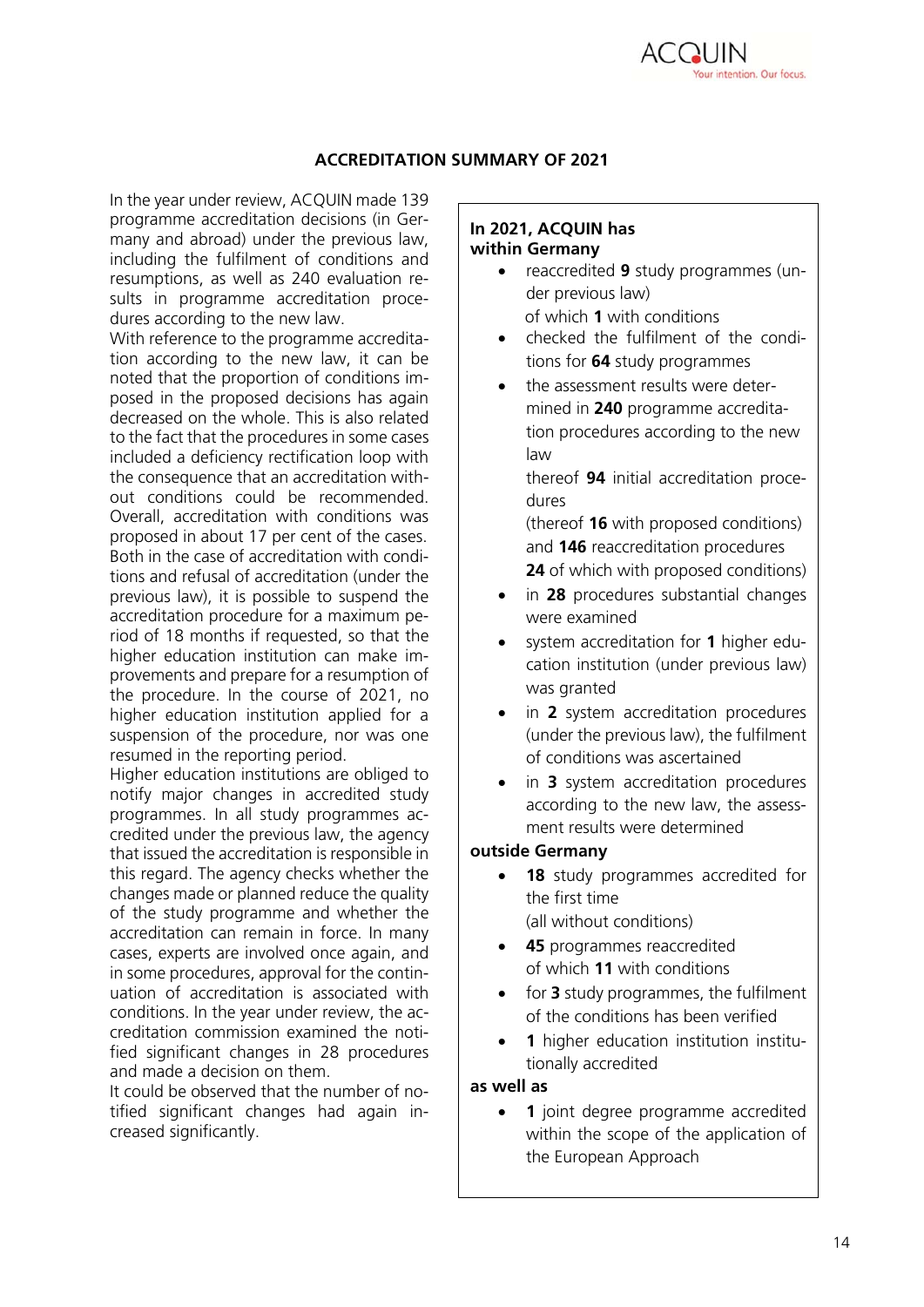At one higher education institution, the system accreditation procedure (under the previous law) was completed and in two procedures the fulfilment of conditions was determined. In three system accreditation procedures according to the new law, ACQUIN determined the evaluation result and sent the accreditation report to the higher education institutions, with which they could apply to the Accreditation Council for system accreditation.

One higher education institution in Switzerland was institutionally accredited. Abroad, programme accreditation procedures were also carried out or completed at various higher education institutions in Kazakhstan as well as in Luxembourg, Switzerland,

Mongolia, Egypt and Oman (*See below Accreditation and Evaluation Procedures in the International Domain*).

For the first time, a joint degree programme was evaluated and accredited within the framework of the application of the European Approach.

In addition to the accreditation of study programmes and quality management systems, ACQUIN also carries out certification and evaluation procedures in which the quality of academic continuing education programmes, individual modules or other projects is examined. No certification procedure was carried out in the reporting year.

#### **DISTRIBUTION OF SUBJECTS**

For the year 2021, the distribution of the assessed study programmes across individual subjects was differentiated more strongly for the statistical presentation (up to now, the allocation was carried out according to the previously existing subject committees). This was also done in consideration of legislative reforms, which led to far-reaching adjustments and realignments in numerous study programmes, particularly in the area of psychology (new licensing regulations for psychotherapy) and nursing (Nursing Professions Reform Act), resulting in a higher volume of procedures than in previous years.

The proportion of procedures in the fields of economics, law and social sciences as well as humanities, linguistics and cultural studies as a whole rose by a further 11 percentage points compared to 2020, while an increase of four percentage points was recorded in the field of medicine and health sciences. A slight increase was also recorded in the fields of music, art and design as well as computer science, while the share of procedures in the field of natural sciences as well as in the field of architecture and planning decreased.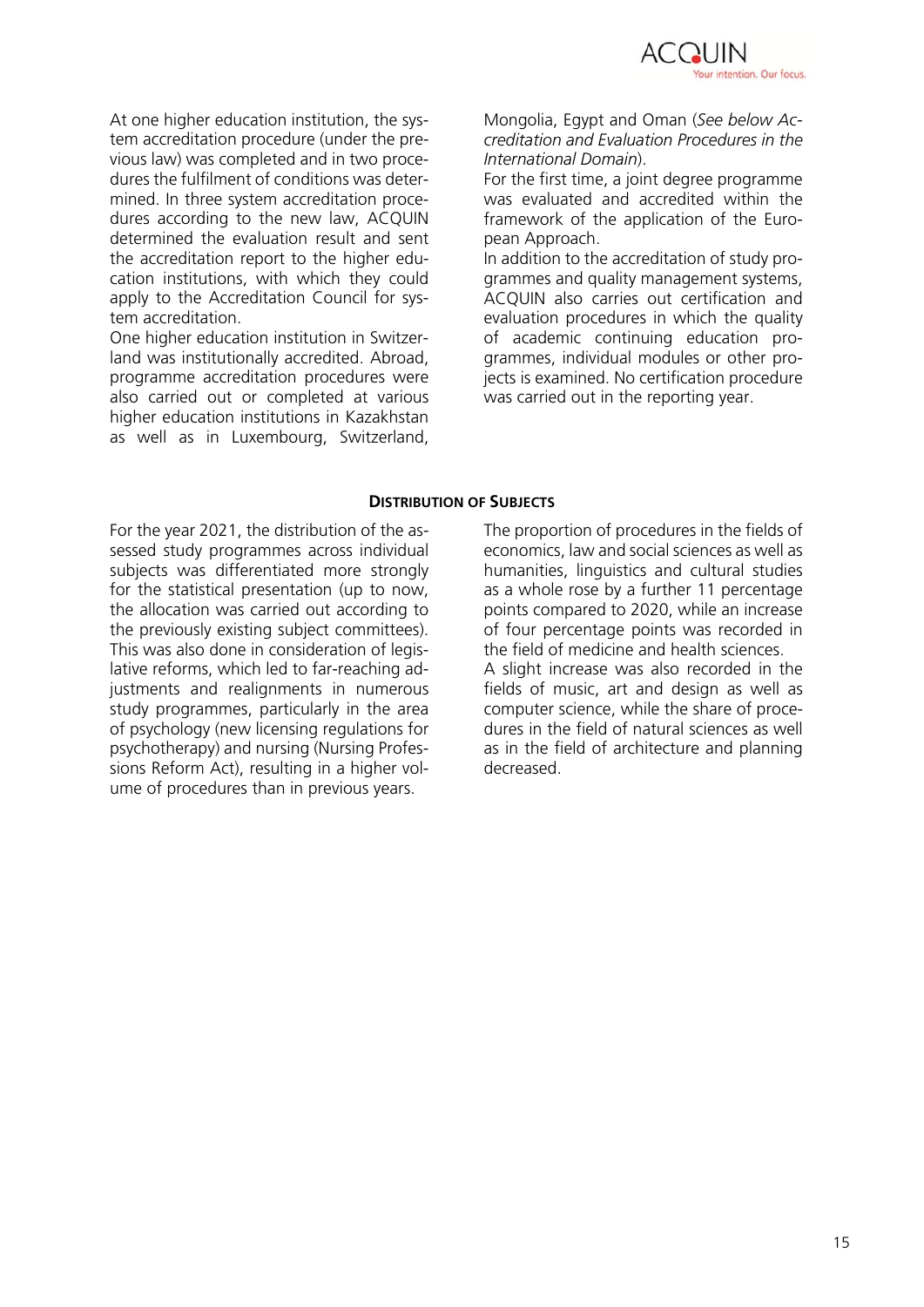



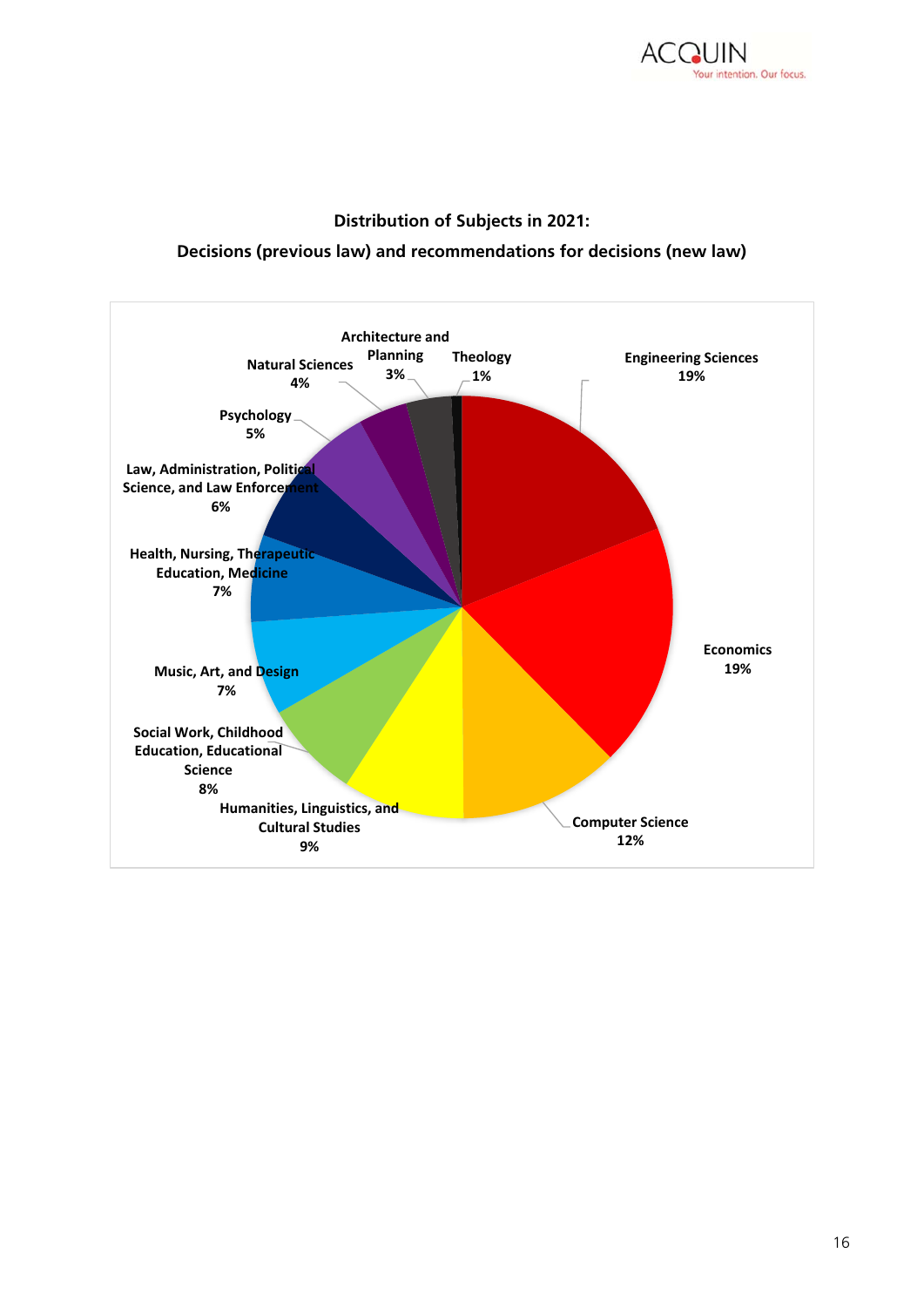#### **CURRENT STATE OF SYSTEM ACCREDITATION PROCEDURES**

In 2021, ACQUIN completed one system accreditation procedure under the previous law and determined fulfilment of requirements in two procedures.

In three procedures according to the new law, accreditation reports were prepared and submitted to the higher education institutions for application to the Accreditation Council.

In a total of 16 procedures, documents were examined, expert groups were appointed, on-site visits were organised and loops for correcting deficiencies were initiated. Alternative accreditation procedures were not carried out in the reporting year. Further procedures were initiated.

#### **FIRST AND SECOND ON-SITE VISIT, SELECTION OF SAMPLES**

At the Fresenius University of Applied Sciences, the University of Regensburg, the Würzburg University of Music, the Wildau University of Applied Sciences, the Free University of Berlin, the University of Duisburg-Essen, the University of Tübingen, the University of Hamburg, the Technical University of Kaiserslautern, and the University of Applied Sciences Hof, on-site visits as well as online assessments took place in 2021 as part of the system accreditation or system re-accreditation and random samples were selected.

#### **DECISION-MAKING (UNDER THE PREVIOUS LEGISLATION)**

The internal quality assurance system of the University of Erfurt was accredited for the first time.

The University of Ilmenau and the University of Applied Sciences Darmstadt were both found to have fulfilled their conditions.

#### **DETERMINATION OF THE EVALUATION RESULT (UNDER THE NEW LEGISLATION)**

The internal quality assurance system of the University of Hamburg was assessed by AC-QUIN, and an accreditation report was prepared, with which the university submitted its first application for system accreditation to the Accreditation Council.

In the course of the re-accreditation, ACQUIN assessed the internal quality assurance system of the University of Hof and prepared an accreditation report, which the university submitted to the Accreditation Council.

The re-accreditation procedure was also completed for the Ruprecht Karls University of Heidelberg.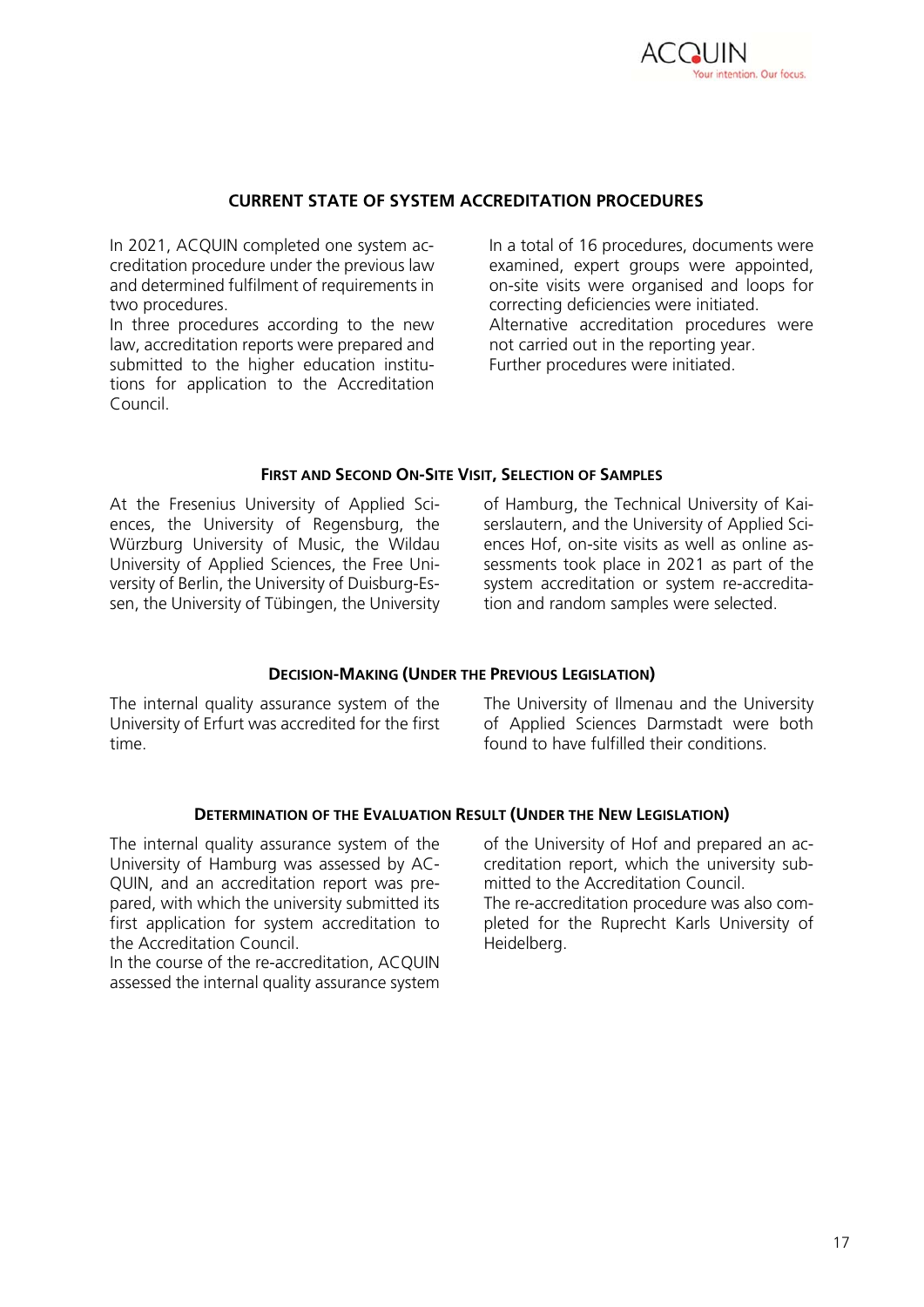

#### **ACCREDITATION AND ASSESSMENT PROCEDURES IN THE INTERNATIONAL DOMAIN**

In 2021, ACQUIN continued to carry out and completed a number of accreditation procedures outside of Germany. These programmes are not offered in cooperation with German higher education institutions, so AC-QUIN does not grant the seal of the German Accreditation Council, instead it awards the quality seal of ACQUIN; if required, an evaluation result is determined, and an accreditation recommendation is provided to a country-specific accreditation authority.

To meet the demands of growing interest of foreign higher education institutions in evaluation procedures by ACQUIN, the agency promotes international composition of its committees wherever possible. As a rule of thumb, this approach enriches the group work by engagement of experts with international experience.

#### **OSTWESTFALEN-LIPPE UNIVERSITY OF APPLIED SCIENCES IN COOPERATION WITH UNIVERSITY OF ANT-WERP, UNIVERSITY OF BELGRADE, UNIVERSITY OF COIMBRA, UNIVERSITY OF LISBON**

As part of the application of the European Approach, a joint degree programme at the Ostwestfallen-Lippe University of Applied Sciences, which is run in cooperation with four universities in Antwerp, Belgrade, Coimbra and Lisbon, was assessed and accredited.

The assessment was based on the European Standards and Guidelines. The accreditation decision was rendered by ACQUIN. According to the rules of the European Approach, the participating universities can apply for recognition in their respective countries of domicile following the accreditation decision.

#### **SWITZERLAND, LIECHTENSTEIN, LUXEMBOURG**

In the year under review, the accreditation commission adopted a decision on the institutional accreditation procedure for the Schaffhausen Higher Education Institute, which was commenced in spring 2020. In a programme accreditation procedure at the Swiss Federal Institute for Vocational Education and Training in Zollikofen, compliance with the requirements was ascertained.

An online evaluation was carried out as part of an institutional accreditation procedure at the private university in the Principality of Liechtenstein.

In 2021, the accreditation commission at the University of Luxembourg adopted programme accreditation decisions for five study programmes.

#### **KAZAKHSTAN**

In 2021, accreditation decisions were made for five study programmes at the Kazakh-German University in Almaty. At Zhetysu University in Taldykorgan, 18 study programmes were accredited. At the Kazakh National Agrarian University in Almaty, nine study programmes were accredited. Six study programmes were accredited at the Karaganda Technical University. Ten programmes were accredited at the Kazakh National Women's Teacher Training University in Almaty. One study programme was accredited at the Electrotechnical College in Semey.

One degree programme at the Kazakh National Academy of Arts in Almaty and one degree programme at the Kazakh-German University in Almaty were found to fulfil the conditions.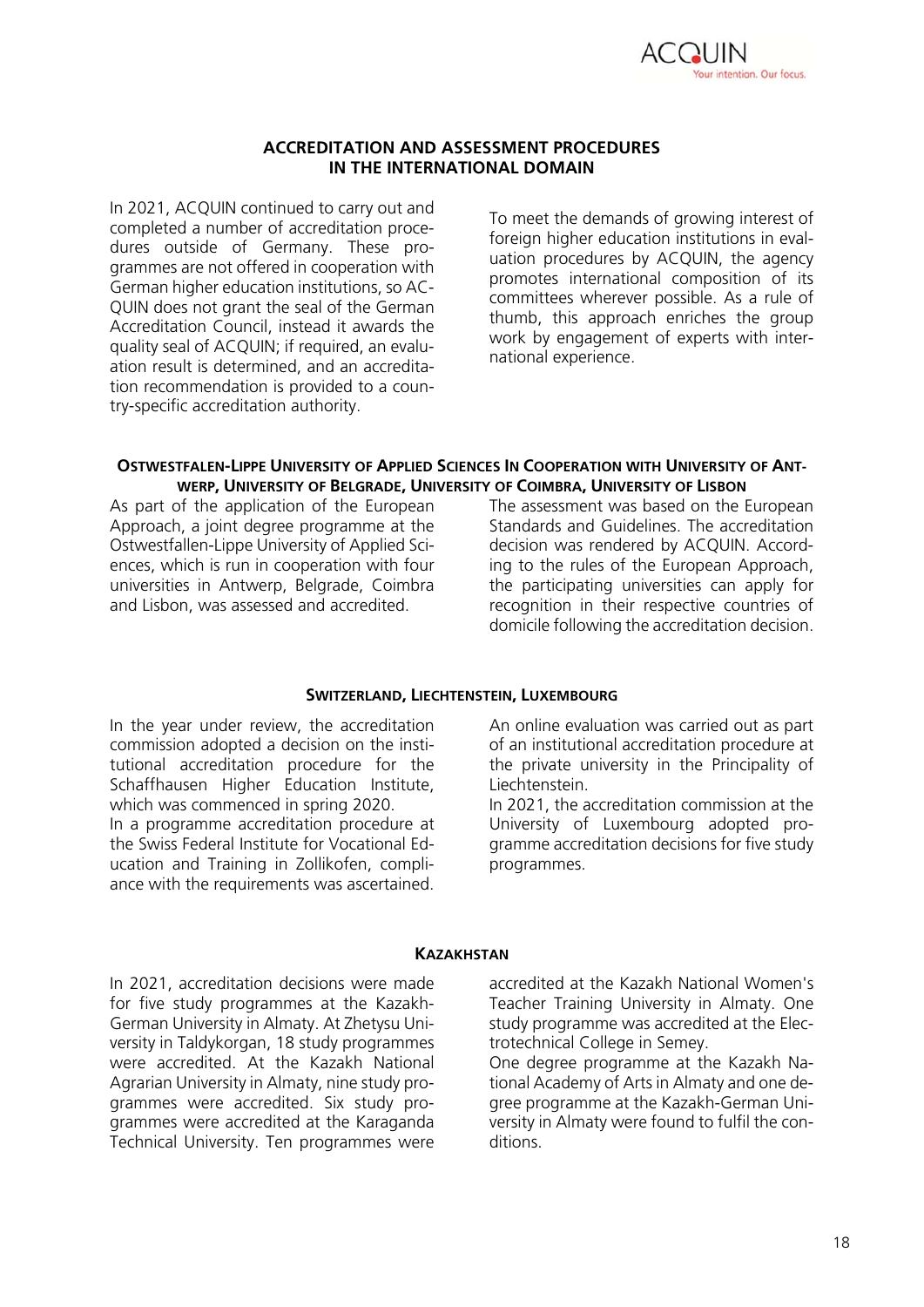

#### **EGYPT, OMAN**

Accreditation decisions were made for four study programmes in two programme accreditation procedures at the German University in Cairo.

At the German University of Technology in Oman, accreditation decisions were made for three study programmes in one programme accreditation procedure.

#### **MONGOLIA**

The accreditation commission 2021 made programme accreditation decisions for two study programmes at the Mongolian National University of Education in Ulaanbaatar.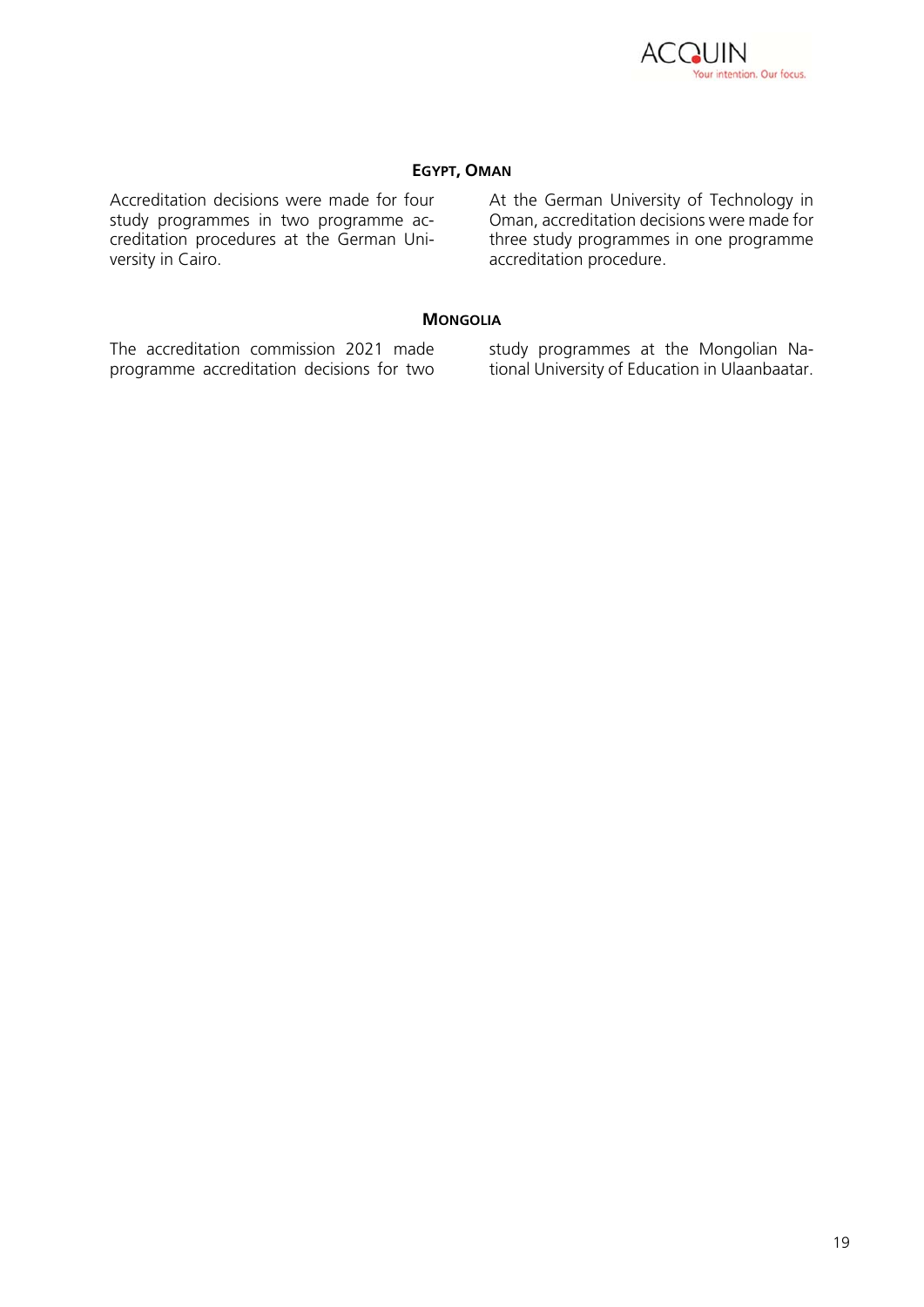

#### **PARTNERSHIP AND DIALOGUE**

*In order to achieve its objectives, a continuous dialogue and partnership in national and international context is of great importance for ACQUIN. Goal-oriented cooperation is crucial for the discussion, development and reception of further advancement in the field of quality assurance procedures, and it supports the recognition of the work of ACQUIN.* 

#### *Cooperation with higher education institutions*

*ACQUIN cooperates with the mergers of higher education institutions and their initiatives at a European, national and local level in order to jointly analyse the requirements for quality assurance and develop appropriate measures for comprehensive development, assurance, monitoring and improvement of quality in teaching and learning.* 

#### *Cooperation within the German accreditation system*

*In the national context, ACQUIN cooperates with the Accreditation Council and the accreditation agencies accredited by the Accreditation Council in order to contribute to the maintenance and development of the accreditation system.* 

#### *Cooperation with students*

*ACQUIN cooperates with students and student organisations in order to analyse the concerns of students regarding quality assurance measures and to seek the appropriate solutions jointly.* 

#### *Cooperation within subject areas*

*ACQUIN cooperates with the organised forms of disciplines, the departments and faculty conferences as well as scientific societies in order to discuss the subject-specific requirements and conditions in the process of external quality assurance through accreditation and to find the appropriate solutions jointly.* 

#### *Cooperation in international networks*

*ACQUIN is a member of the central international organisations and project initiatives that contribute to the achievement of the association goals. ACQUIN is involved in international and particularly European groupings of institutions of external quality assurance. This way ACQUIN is engaged in the development of the European Higher Education Area.* 

#### *Cooperation in partnership-based projects*

*The exposure to national and international projects helps ACQUIN to expand its base of experience. Specific concepts are discussed and common solutions for specific issues are developed. The project work is a learning opportunity for ACQUIN as an organisation and the individual experience and expansion of expertise for its employees.*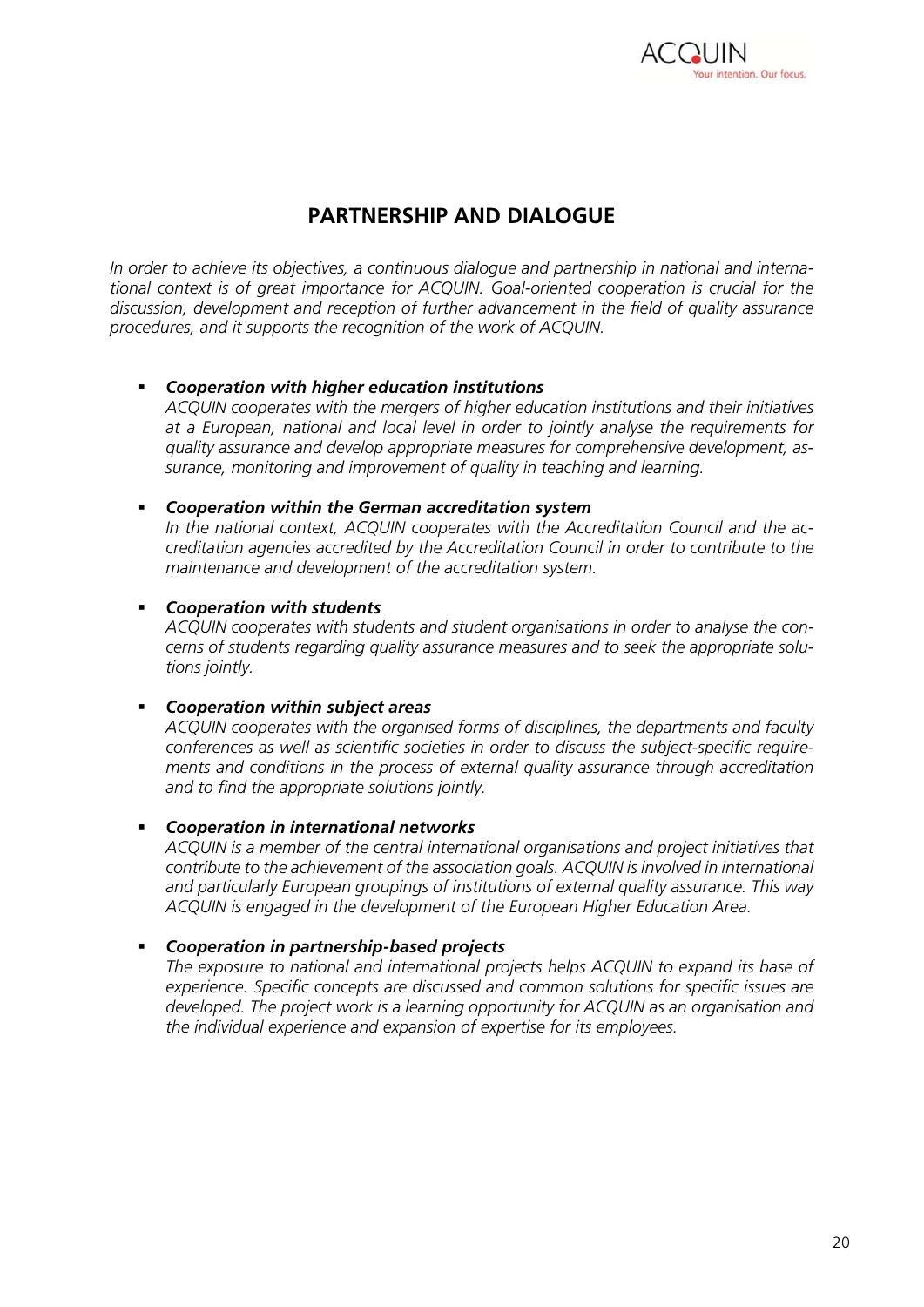#### **CONTACTS WITH HIGHER EDUCATION INSTITUTIONS**

ACQUIN staff continued to hold a large number of discussions in the reporting year to inform those responsible at the higher education institutions about the criteria and procedures of evaluation and accreditation. In particular, numerous consultative sessions were held on the reorganisation of the system accreditation procedure.

In the vast majority of cases, information events and procedure-related workshops in 2022 took place in the form of online conferences.

During the annual general assembly in May 2021, the Innovation in Higher Education Teaching project was presented to the participants as well as a thematic evaluation of the

accreditation recommendations of expert groups and decisions of the Accreditation Council (*see Committees and Head Office: General Assembly*).

In connection with the electoral assembly taking place in October 2021 in Bayreuth, two workshops on programme and system accreditation were again offered for the member universities and enjoyed lively participation. The procedural support by ACQUIN was once again explained, among other things, in the preparation of the self-assessment reports and the current decision practice of the Accreditation Council was reported on.

#### **COOPERATION WITH THE ACCREDITATION COUNCIL AND THE AGENCIES**

ACQUIN regularly meets with its partners within the German accreditation system in order to exchange ideas on the advancement in the field of quality assurance procedures.

#### **COOPERATION WITH THE ACCREDITATION COUNCIL**

Professor Reinhard Zintl, a member of the appeals commission of ACQUIN, has

participated in the meetings of the Accreditation Council as a permanent representative of the agencies with an advisory vote since 2013 in order to ensure the continuity of the agencies' representation there. Following his retirement for age-related reasons, the agencies decided to appoint a new representative of the agencies for this function in the reporting year.

The Managing Director of ACQUIN, Dr. Alexander Rudolph, took over the representation of the agencies in the Appeals Commission of the Accreditation Council after Marion Moser left.

Within the framework of the (online) Accreditation Council meeting in March 2021, an exchange between agencies and the Accreditation Council took place, as in the previous year in the first meeting of the year, in the course of which, among other things, the interaction of agencies and the Accreditation Council, the accreditation of quality assurance systems, a more efficient design of the programme accreditation procedures, matters of interpretation, bundling procedures, and expert expectations were discussed.

In addition, there was an exchange on the evaluation of the Accreditation Council by ENQA and the need for explanation of the German accreditation system in the European context.

In the course of the year, further online meetings and phone calls were held with the staff of the office of the Accreditation Council where required.

Project managers from ACQUIN also participated in the events of the Accreditation Council (each offered in a digital format) on the topic of dual study programmes: Quality Dialogue 2021 - Dual Study Programmes from the Perspective of Accreditation on 21 June and The Accreditation Council in Dialogue - Topic of the Day: Dual Study Programmes on 8 September 2021.

#### **AGENCIES MEETINGS**

The five agency meetings in January, March, June, September, and November 2021 were each attended by ACQUIN management.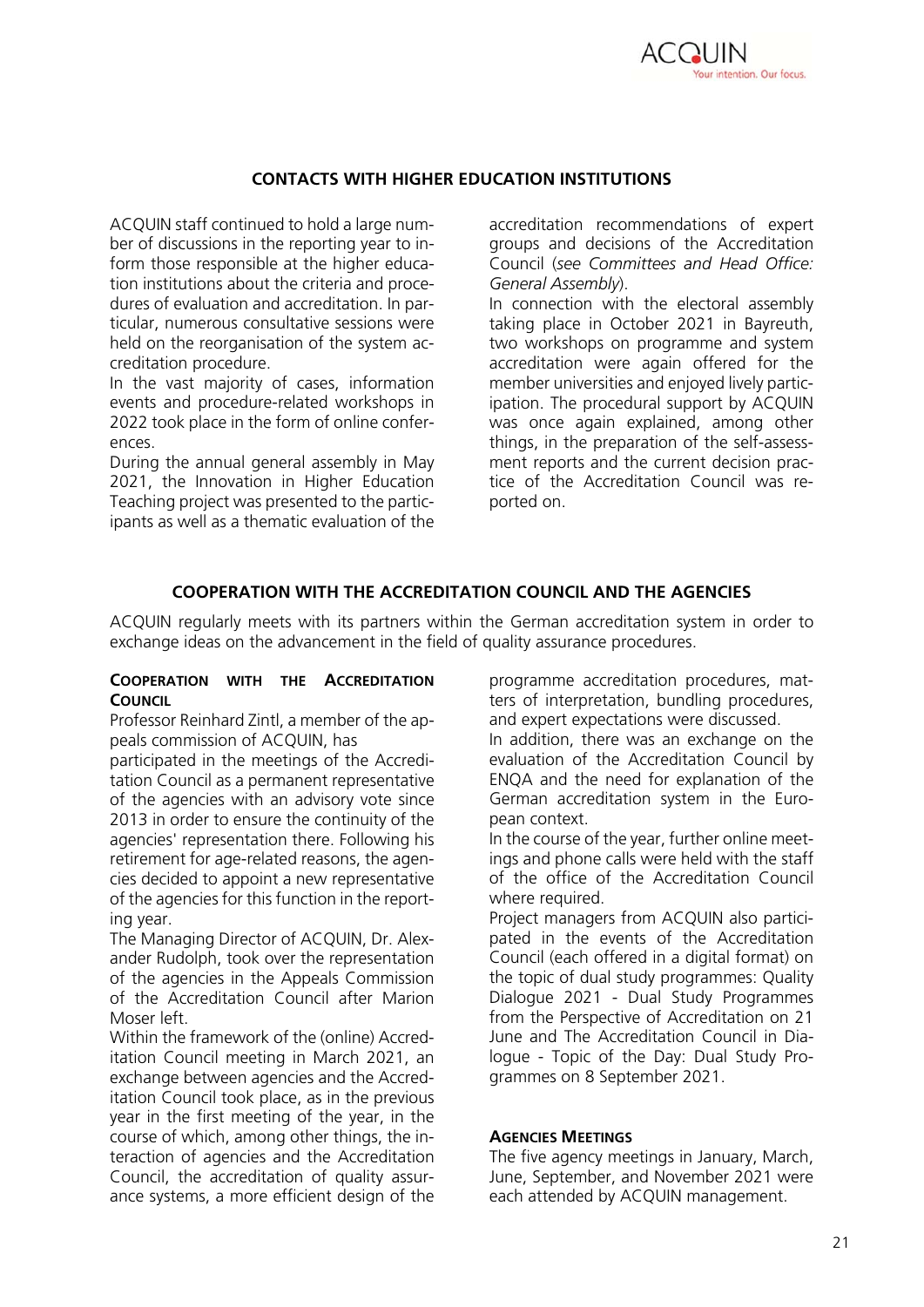ACQUIN hosted the meeting in September in Bayreuth; the other meetings were held partly in person and partly online. The representatives of the agencies approved in Germany from the neighbouring countries are also invited to the meetings.

In addition to the coordination and preparation of the joint meetings with the Accreditation Council, the participants also dealt intensively with the resolutions of the Accreditation Council in the reporting year and lamented the practice of rejecting accreditation reports by the head office of the Accreditation Council, in which no consistent approach could be discerned. In connection with the evaluation of the Specimen decree. the agencies positioned themselves critically with reference to the role attributed to them in the accreditation system with regard to the

consultation documents of the Accreditation Council and developed their own statement in the draft. Once again, the deficiency loop and the distribution of roles between higher education institutions, agencies and the Accreditation Council were also discussed.

#### **COOPERATION WITH AKAST**

Within the framework of the cooperation with the Agency for Quality Assurance and Accreditation of Canonical Study Programmes in Germany e.V. (AKAST), ACQUIN takes over the implementation of accreditation procedures for non-canonical study programmes. The cooperation between the agencies ACQUIN and AKAST was also continued in the reporting year through mutual participation in the meetings of the accreditation commissions of ACQUIN and AKAST.

#### **PARTICIPATION OF STUDENTS**

ACQUIN cooperates with students and student organisations in order to analyse the concerns of students regarding quality assurance measures and to seek the appropriate solutions jointly.

#### **STUDENT ACCREDITATION POOL**

The pool is a self-governing body of students who want to get involved in evaluation and accreditation procedures. It regularly organises pool networking meetings and training seminars for its members. The Coordination Committee of the Student Accreditation Pool (KASAP) makes the decisions concerning the operation and current activities of the pool. ACQUIN contributes to the financing of the pool with an annual base contribution as well as support for training seminars.

#### **EXPERT GROUPS**

IStudents have always been represented in the expert committees appointed by AC-QUIN. ACQUIN continues to work together with the Student Accreditation Pool

In its cooperation with the Student Accreditation Pool, ACQUIN has adhered to its principle that the final decision on the appointment of experts lies solely in the hands of the agency's own committees.

#### **ACCREDITATION COMMISSION**

Students are full voting members of the AC-QUIN accreditation commission. According to the statutes, the accreditation commission is composed of one student from a university and one student from a university of applied sciences as well as their deputies. In the last election of the accreditation commission in 2021, one position was filled by a member of the Student Accreditation Pool; students nominated by member universities were elected to the other three positions.

#### **EVENT PARTICIPATION**

Due to the travel and contact restrictions caused by the Corona pandemic, in 2021 the project managers and the management of ACQUIN mainly attended conferences of scientific associations in virtual form, e.g., the annual meetings of CEENQA and ENQA in April and October, respectively, as well as the European Quality Assurance Forum (EQAF) titled Building Trust and Enhancement: from Information to Evidence on 18 and 19 November and the international German Rectors' Conference (project MODUS) on the topic of recognition and credit on 25 and 26 November 2021.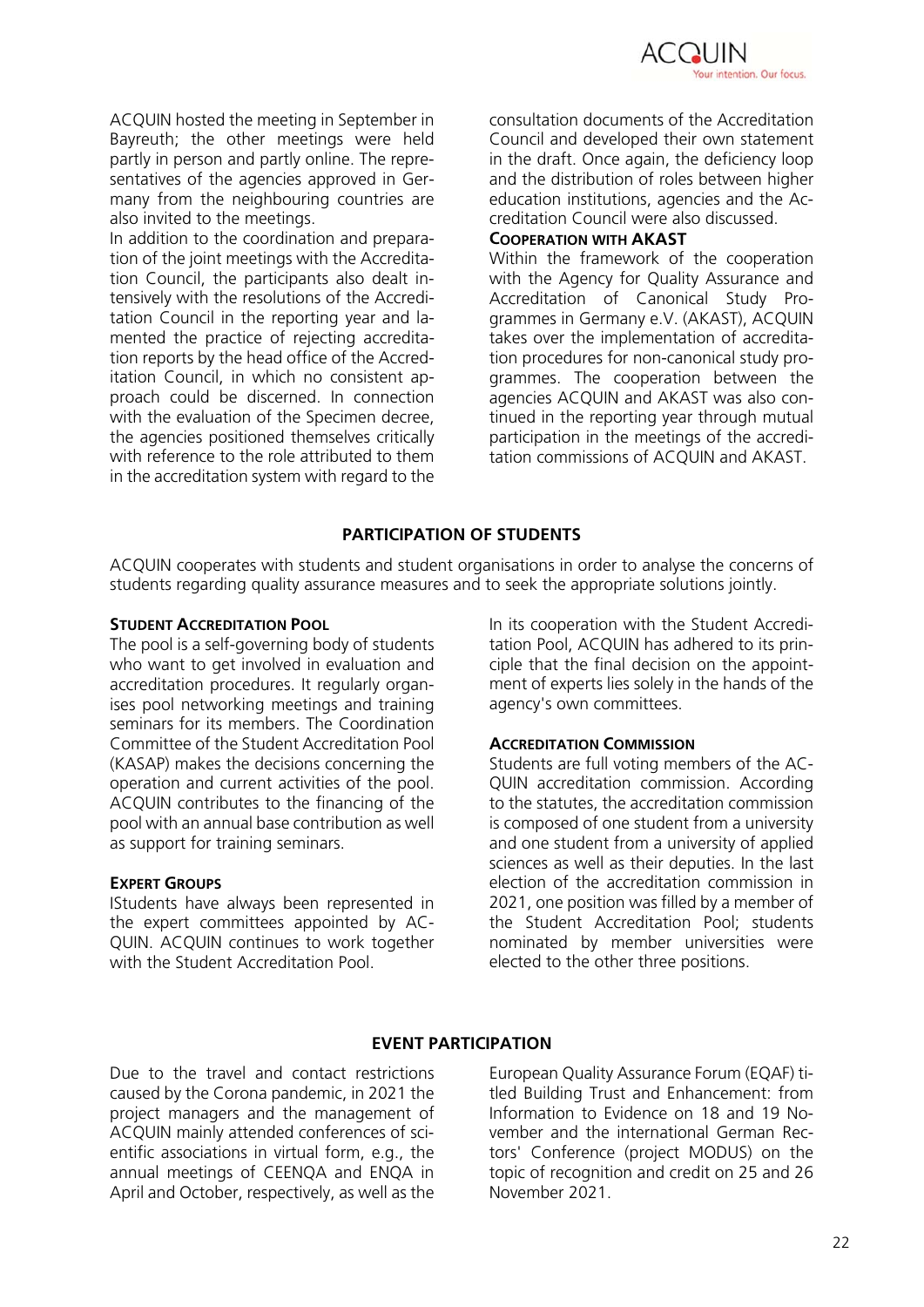Other events at which ACQUIN was represented were the CEENQA Online Seminar titled Supporting the Lisbon Recognition Convention on 16 April, the plenary meeting of the Trade Union Experts Network (virtual network meeting) on 23 and 24 September, the ENQA webinar titled Online Quality Assurance - Experiences from ENQA Members on 5 May and the ENQA CEO Networking Event on 20 October 2021.

#### **MEMBERSHIP AND COOPERATION IN INTERNATIONAL NETWORKS**

ACQUIN defined priority areas for its activities, and they are characterised by partnership projects, cooperation in networks, as well as evaluation and accreditation procedures. In 2021, ACQUIN continued to pay particular attention to the Central, Eastern, and South-eastern Europe as well as to Asia and the Arab world.

- Since 2003 ACQUIN has been a 'full member' in the International Network for Quality Assurance Agencies in Higher Education (INQAAHE) and maintained an active exchange of information with interested partner institutions from around the world within this global network.
- Since 2004 ACQUIN has been a member of the European Platform European University Association (EUA) with the status of an 'affiliate member'. The EUA is now an association of approximately 800 higher education institutions and other members in 48 European countries.
- Since 2003 ACQUIN has been a full member of the European Association for Quality Assurance in Higher Education (ENQA), since 2009 ACQUIN has been listed in the European Register of Quality Assurance Agencies (EQAR) created by the E4 group (EUA, ENQA, EURASHE, and ESU).
- ACQUIN is focused on the region of Central Asia and Central, East and Southeast Europe, and this focus illustrates that the Agency is an active member in the Central and Eastern European Network of Quality Assurance Agencies in Higher Education (CEENQA).

#### **ENQA**

The European Association for Quality Assurance in Higher Education (ENQA) was transformed into a stronger representation of the interests of agencies in the European Higher Education Area on the basis of a draft strategy of the board over the course of the previous years.

Hitherto, within the scope of the evaluation and reaccreditation by the Accreditation Council, the conformity with the membership criteria of ENQA was at the same time the subject of the procedure, since the entry into force of the Interstate study accreditation treaty in 2018, the Accreditation Council makes the decision on the accreditation of an agency exclusively on the basis of its registration in EQAR. The continuation of registration in EQAR is in turn linked to the renewal of membership in ENQA.

In the year under review, the peer review for the renewal of membership with ENQA took place. Conformity with the Standards and Guidelines for Quality Assurance in the European Higher Education Area (ESG) was subsequently confirmed, whereupon the membership of ACQUIN with ENQA was renewed and the listing with EQAR was extended to 30 June 2026.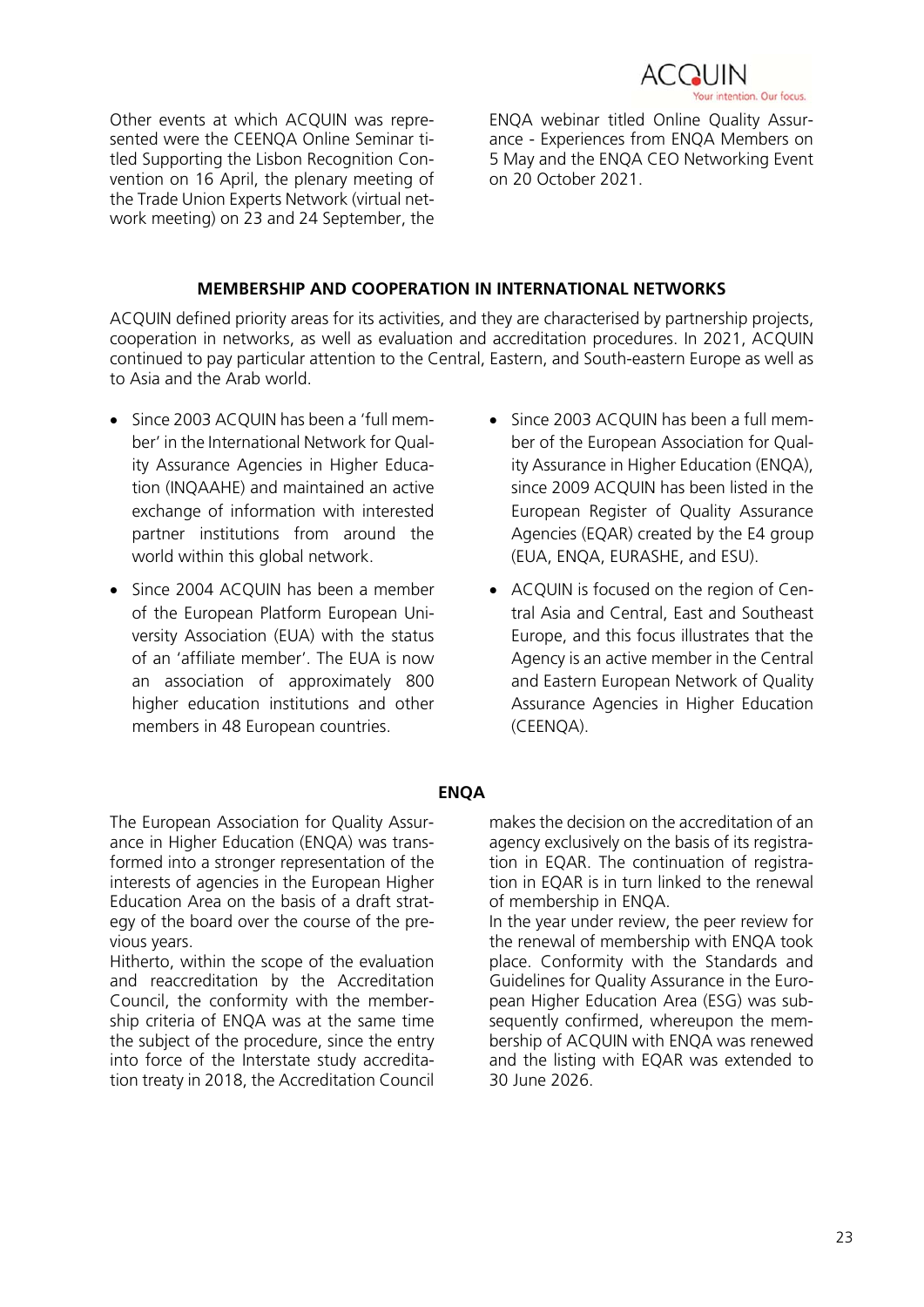

#### **ERASMUS+ EXTERNALLY FUNDED PROJECTS**

ACQUIN is involved in various projects of the EU's programme to support education, training, youth and sport (Erasmus+) because there is a stronger networking with universities, educational institutions and international organisations which help to broaden the own perspective. There is added value for participants to get involved in projects where appropriate.

The following projects, which have been running since 2018, were completed in the reporting year:

**EldiCare** – Modernisation and adaptation of qualifications in the field of elderly care (https://eldicare.eu/).

**DataPRO** - Professionalisation of data protection officers in general (http://dataproproject.eu/).

**GDPR4H** - Qualification of data protection officers under the new data protection law for the healthcare industry (https://gdpr4hproject.eu/).

**DEQAR Connect –** Improving connectivity and database use within the European Higher Education Area (https://www.eqar.eu/about/projects/deqarconnect/)

ACQUIN is involved as a partner in the following ongoing projects:

**CHAISE** - Development and enhancement of block-chain competences and development of a training programme (https://chaiseblockchainskills.eu/)

**KAZDUAL** – Introduction of a dual educa-<br>tion system for Kazakhstan tion system for Kazakhstan (http://kazdual.kz/)

**MentorME** – Promoting social participation through the development of mentoring programmes (https://mentorme-programme.eu/)

**VETEntre** – Improving the attractiveness of vocational education and training and promoting entrepreneurial spirit in European education systems (https://vetentre.eu/)

**RegAgri4Europe** – Providing web-based training on regenerative agriculture (https://regagri4europe.eu/)

The projects run for two, three, or four years. Giorina Maratsi is the project manager at AC-QUIN responsible for the implementation of the projects.

#### **SWITZERLAND**

ACQUIN is recognised by the Swiss Accreditation Council as an accreditation agency in accordance with the Swiss Ordinance of the

Higher Education Council on Accreditation within the Higher Education Sector.

#### **REGION OF CENTRAL, EASTERN, AND SOUTH-EASTERN EUROPE, AS WELL AS ASIA**

In order to ensure the implementation of the accreditation procedures in the region AC-QUIN maintains contacts with numerous higher education institutions that request information about the organisation and preparation for the evaluation processes from the head office.

The contract volume of accreditation procedures in Eastern Europe declined in 2020 and 2021. This can be explained by the proliferation of national agencies.

In the reporting year, ACQUIN was again able to carry out and conclude a whole series of programme accreditation procedures in Kazakhstan.